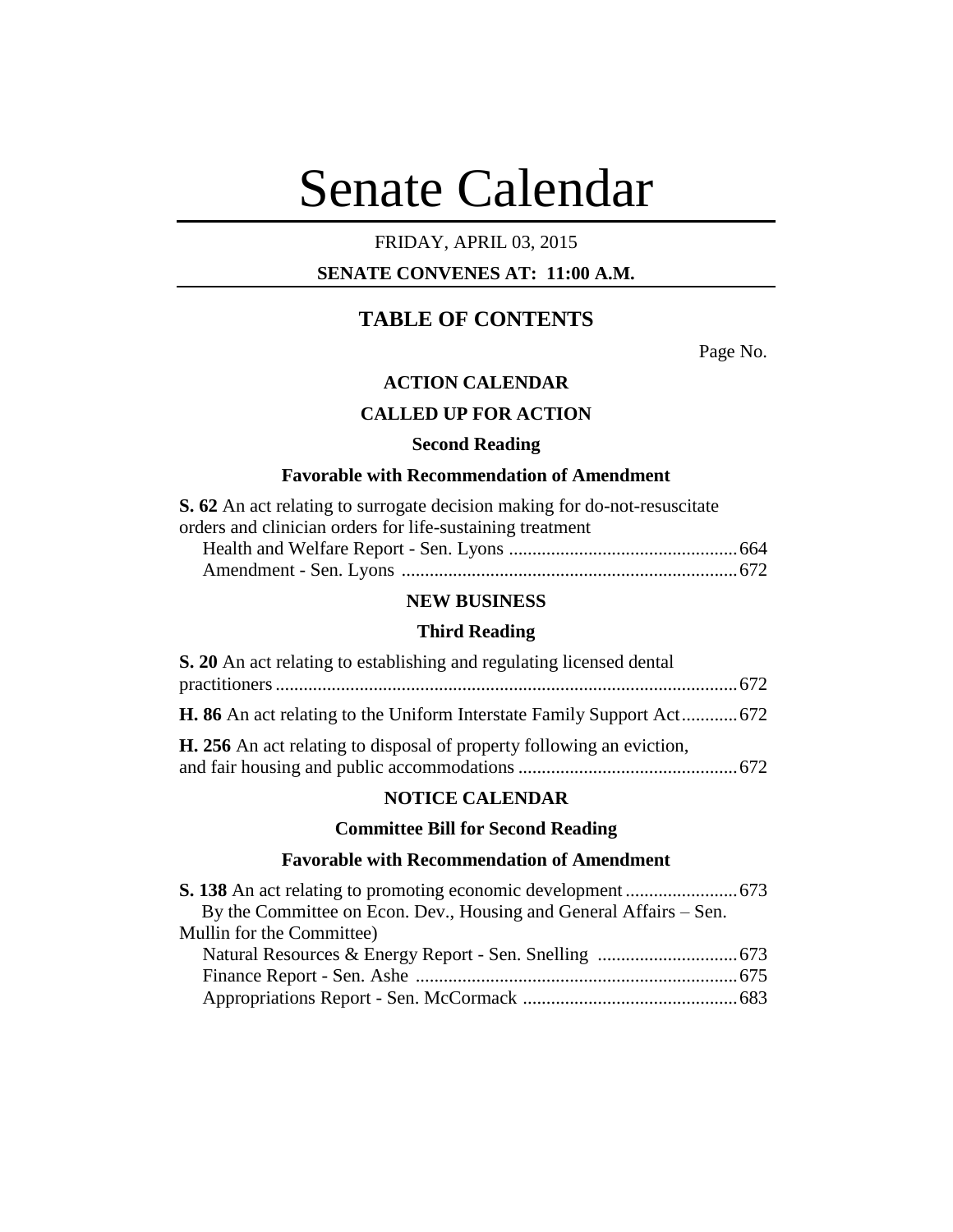# **Second Reading**

## **Favorable**

# **House Proposal of Amendment**

|--|--|--|--|--|--|--|

## **ORDERED TO LIE**

|  | <b>S. 137</b> An act relating to penalties for selling and dispensing marijuana 689 |  |
|--|-------------------------------------------------------------------------------------|--|
|  | S. 139 An act relating to pharmacy benefit managers, hospital observation           |  |
|  |                                                                                     |  |

## **CONCURRENT RESOLUTIONS FOR ACTION**

| H.C.R. 89-98 (For text of Resolutions, see Addendum to House Calendar |  |
|-----------------------------------------------------------------------|--|
|                                                                       |  |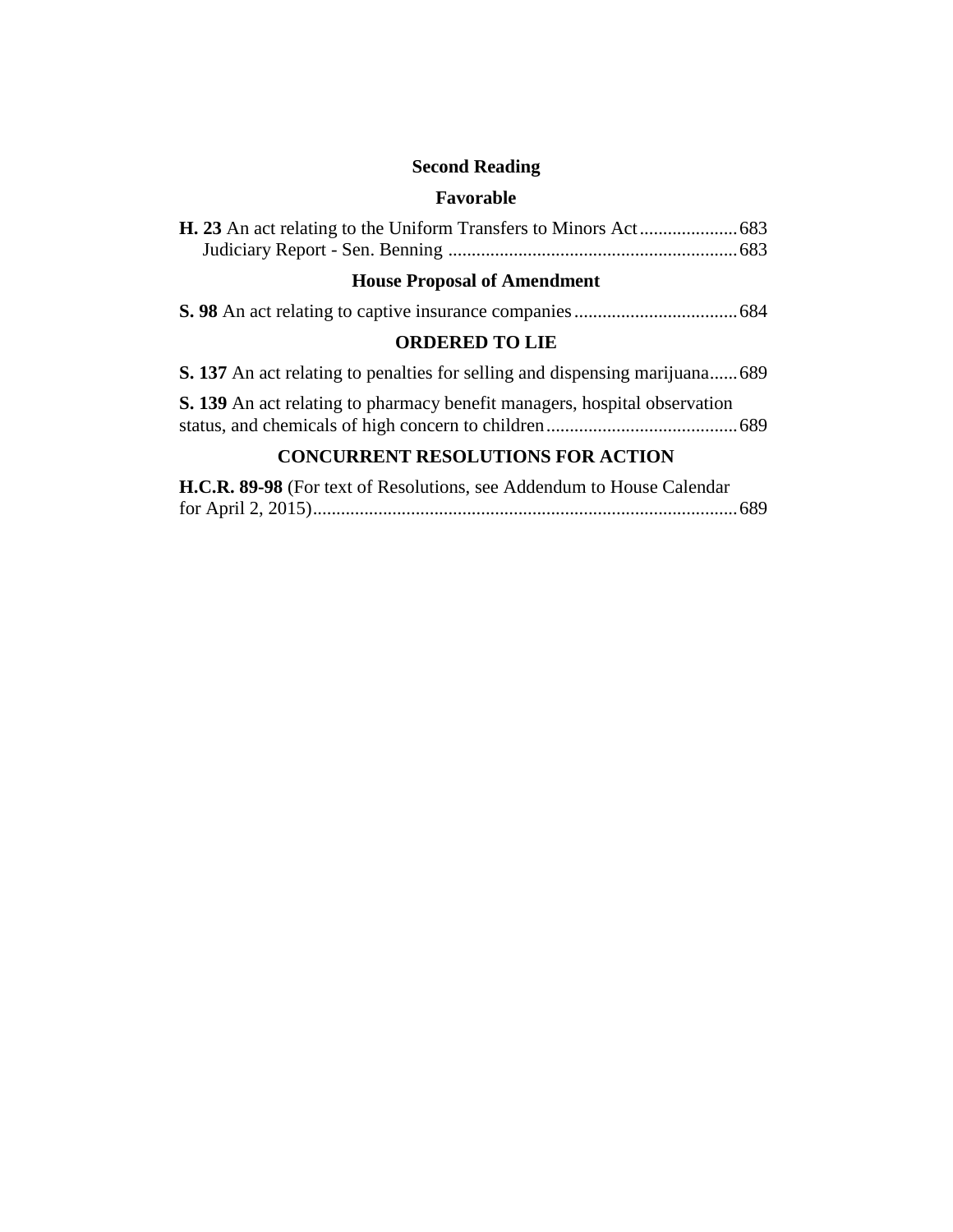#### **ORDERS OF THE DAY**

#### **ACTION CALENDAR**

#### **CALLED UP FOR ACTION**

#### **Second Reading**

#### **Favorable with Recommendation of Amendment**

#### **S. 62.**

An act relating to surrogate decision making for do-not-resuscitate orders and clinician orders for life-sustaining treatment.

**PENDING QUESTION:** Shall the bill be amended as recommended by the Committee on Health and Welfare?

#### **Text of the recommendation of amendment:**

The Committee recommends that the bill be amended by striking out all after the enacting clause and inserting in lieu thereof the following:

Sec. 1. 18 V.S.A. chapter 231 is amended to read:

## CHAPTER 231. ADVANCE DIRECTIVES FOR HEALTH CARE AND, DISPOSITION OF REMAINS, AND SURROGATE DECISION MAKING

#### § 9700. PURPOSE AND POLICY

The state State of Vermont recognizes the fundamental right of an adult to determine the extent of health care the individual will receive, including treatment provided during periods of incapacity and at the end of life. This chapter enables adults to retain control over their own health care through the use of advance directives, including appointment of an agent and directions regarding health care and disposition of remains. During periods of incapacity, the decisions by the agent shall be based on the express instructions, wishes, or beliefs of the individual, to the extent those can be determined. This chapter also allows, in limited circumstances in which a patient without capacity has neither an agent nor a guardian, for a surrogate to provide or withhold consent on the patient's behalf for a do-not-resuscitate order or clinician order for life-sustaining treatment.

§ 9701. DEFINITIONS

As used in this chapter:

\* \* \*

- 664 -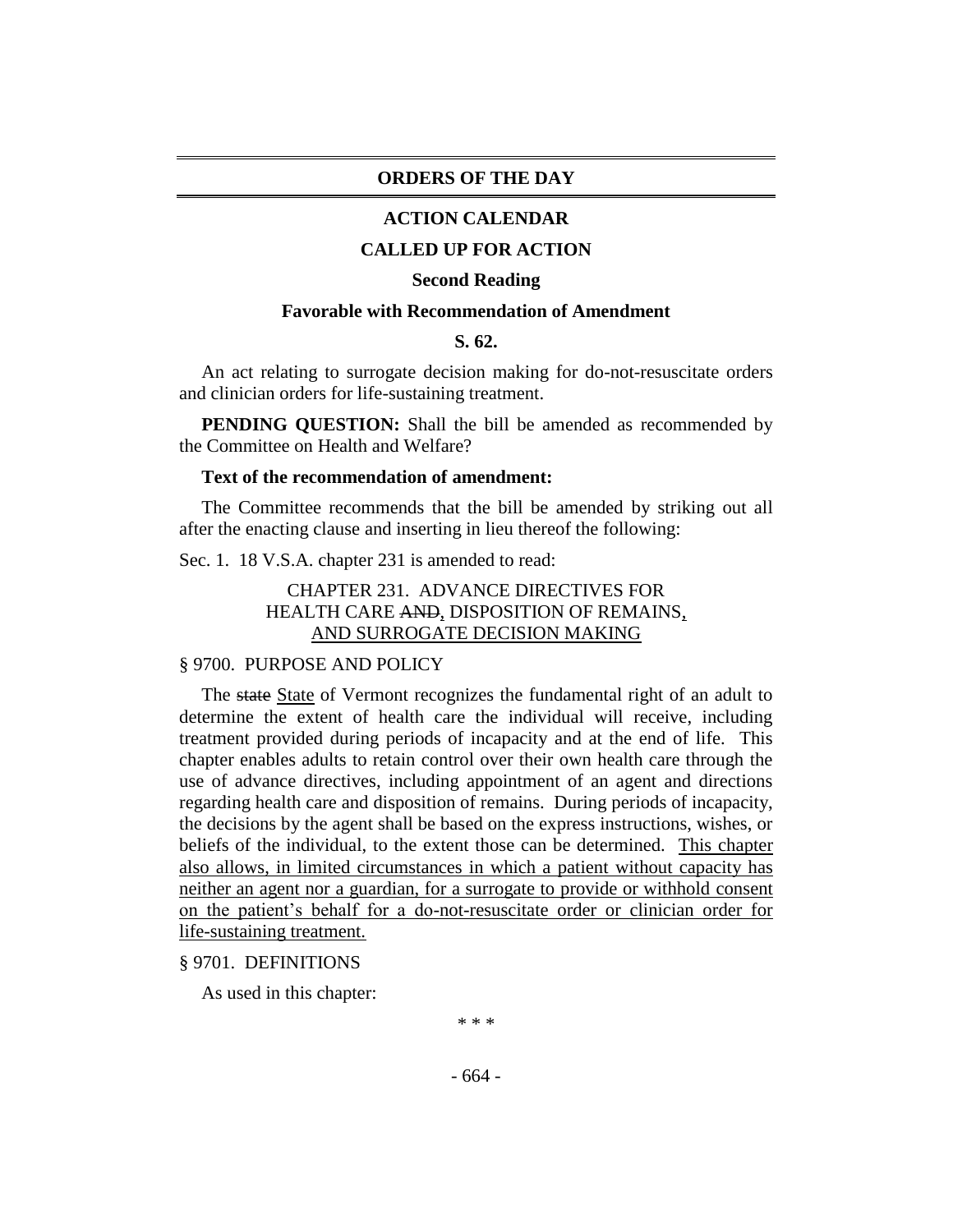(17) "Informed consent" means the consent given voluntarily by an individual with capacity, on his or her own behalf or on behalf of another in the role of an agent, guardian, or surrogate, after being fully informed of the nature, benefits, risks, and consequences of the proposed health care, alternative health care, and no health care.

(18) "Interested individual" means:

(A) the principal's or patient's spouse, adult child, parent, adult sibling, adult grandchild, reciprocal beneficiary, or clergy person; or

(B) any adult who has exhibited special care and concern for the principal or patient and who is personally familiar with the principal's or patient's values.

(19) "Life sustaining treatment" means any medical intervention, including nutrition and hydration administered by medical means and antibiotics, which is intended to extend life and without which the principal or patient is likely to die.

\* \* \*

(31) "DNR/COLST" means a do-not-resuscitate order (DNR) or a clinician order for life-sustaining treatment (COLST), or both.

(32) "Surrogate" means an interested individual who provides or withholds, pursuant to subchapter 2 of this chapter, informed consent for a do-not-resuscitate order or a clinician order for life-sustaining treatment.

(33) "Suspend" means to terminate the applicability of all or part of an advance directive for a specific period of time or while a specific condition exists.

(32)(34) "Patient representative" means the mental health patient representative established by section 7253 of this title.

Subchapter 1. Advance Directives and Disposition of Remains

#### § 9702. ADVANCE DIRECTIVE

(a) An adult may do any or all of the following in an advance directive:

\* \* \*

## § 9708. AUTHORITY AND OBLIGATIONS OF HEALTH CARE PROVIDERS, HEALTH CARE FACILITIES, AND RESIDENTIAL CARE FACILITIES REGARDING DO-NOT-RESUSCITATE DNR ORDERS AND CLINICIAN ORDERS FOR LIFE SUSTAINING TREATMENT COLST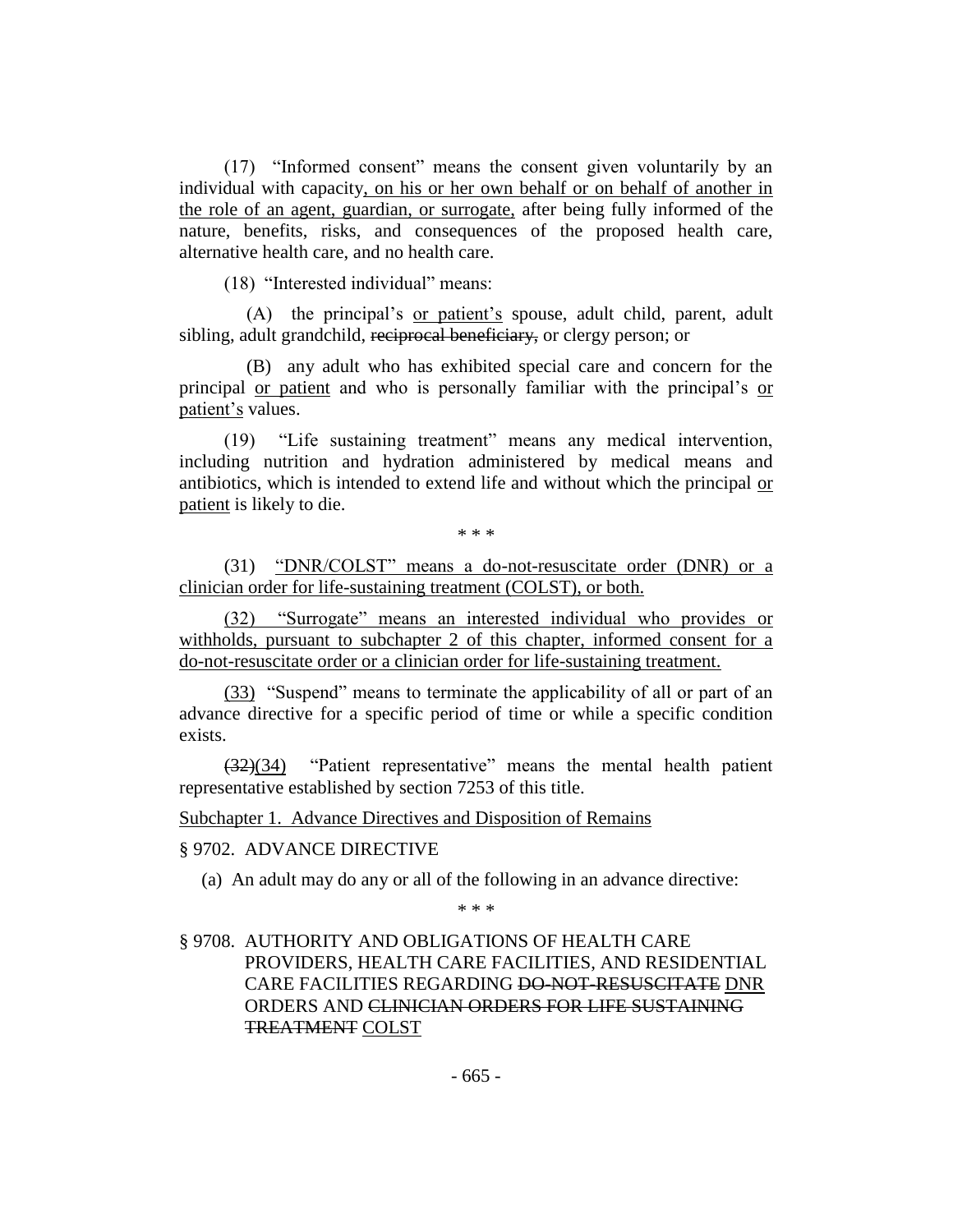(a) As used in this section, "DNR/COLST" shall mean a do-not-resuscitate order ("DNR") and a clinician order for life-sustaining treatment ("COLST") as defined in section 9701 of this title. [Repealed.]

\* \* \*

(d) A DNR order must:

(1) be signed by the patient's clinician;

(2) certify that the clinician has consulted, or made an effort to consult, with the patient, and the patient's agent or guardian, if there is an appointed agent or guardian;

(3) include either:

(A) the name of the patient; agent; guardian, in accordance with 14 V.S.A. § 3075 $(g)$ ; or other individual surrogate giving informed consent for the DNR and the individual's relationship to the patient; or

(B) certification that the patient's clinician and one other named clinician have determined that resuscitation would not prevent the imminent death of the patient, should the patient experience cardiopulmonary arrest; and

(4) if the patient is in a health care facility or a residential care facility, certify that the requirements of the facility's DNR protocol required by section 9709 of this title have been met.

(e) A COLST must:

(1) be signed by the patient's clinician; and

(2) include the name of the patient; agent; guardian, in accordance with 14 V.S.A. § 3075(g); or <del>other individual</del> surrogate giving informed consent for the COLST and the individual's relationship to the patient.

(f) The Department of Health shall adopt by rule on or before July 1, 2016, criteria for individuals who are not the patient, agent, or guardian, but who are giving informed consent for a DNR/COLST order. The rules shall include the following:

(1) other individuals permitted to give informed consent for a DNR/COLST order who shall be a family member of the patient or a person with a known close relationship to the patient; and

(2) parameters for how decisions should be made, which shall include at a minimum the protection of a patient's own wishes in the same manner as in section 9711 of this title. [Repealed.]

(g) A patient's clinician issuing a DNR/COLST order shall: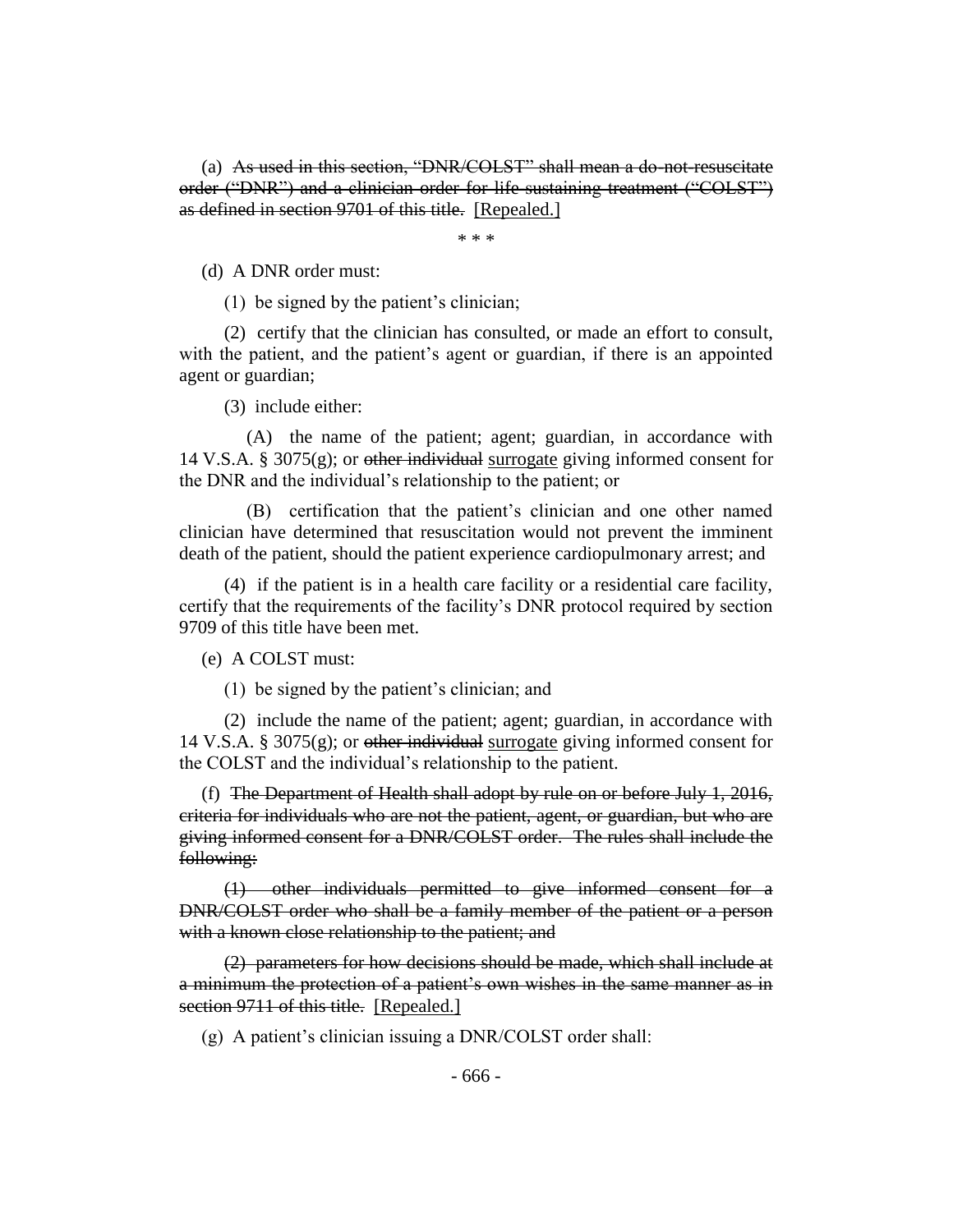(1) place a copy of the completed DNR/COLST order in the patient's medical record; and

(2) provide instructions to the patient as to the appropriate means of displaying the DNR/COLST order.

(h) A clinician who issues a DNR order shall authorize issuance of a DNR identification to the patient. Uniform minimum requirements for DNR identification shall be determined by rule by the Department of Health by rule no later than July 1, 2014 January 1, 2016.

\* \* \*

#### § 9713. IMMUNITY

(a) No individual acting as an agent  $\Theta$ , guardian, or surrogate shall be subjected to criminal or civil liability for making a decision in good faith pursuant to the terms of an advance directive, or DNR order, or COLST order and the provisions of this chapter.

(b)(1) No health care provider, health care facility, residential care facility, or any other person acting for or under such person's control shall, if the provider or facility has complied with the provisions of this chapter, be subject to civil or criminal liability for:

(A) providing or withholding treatment or services in good faith pursuant to the direction of a principal or patient, the provisions of an advance directive, a DNR order, a COLST order, a DNR identification, the consent of a principal or patient with capacity or of the principal's or patient's agent  $\Theta$ . guardian, or surrogate, or a decision or objection of a principal or patient; or

(B) relying in good faith on a suspended or revoked advance directive, suspended or revoked DNR order, or suspended or revoked COLST order, unless the provider or facility knew or should have known of the suspension, or revocation.

 $(2)$  No A funeral director, crematory operator, cemetery official, procurement organization, or any other person acting for or under such person's control, shall, if the director, operator, official, or organization has complied with the provisions of this chapter, not be subject to civil or criminal liability for providing or withholding its services in good faith pursuant to the provisions of an advance directive, whether or not the advance directive has been suspended or revoked.

(3) Nothing in this subsection shall be construed to establish immunity for the failure to follow standards of professional conduct and to exercise due care in the provision of services.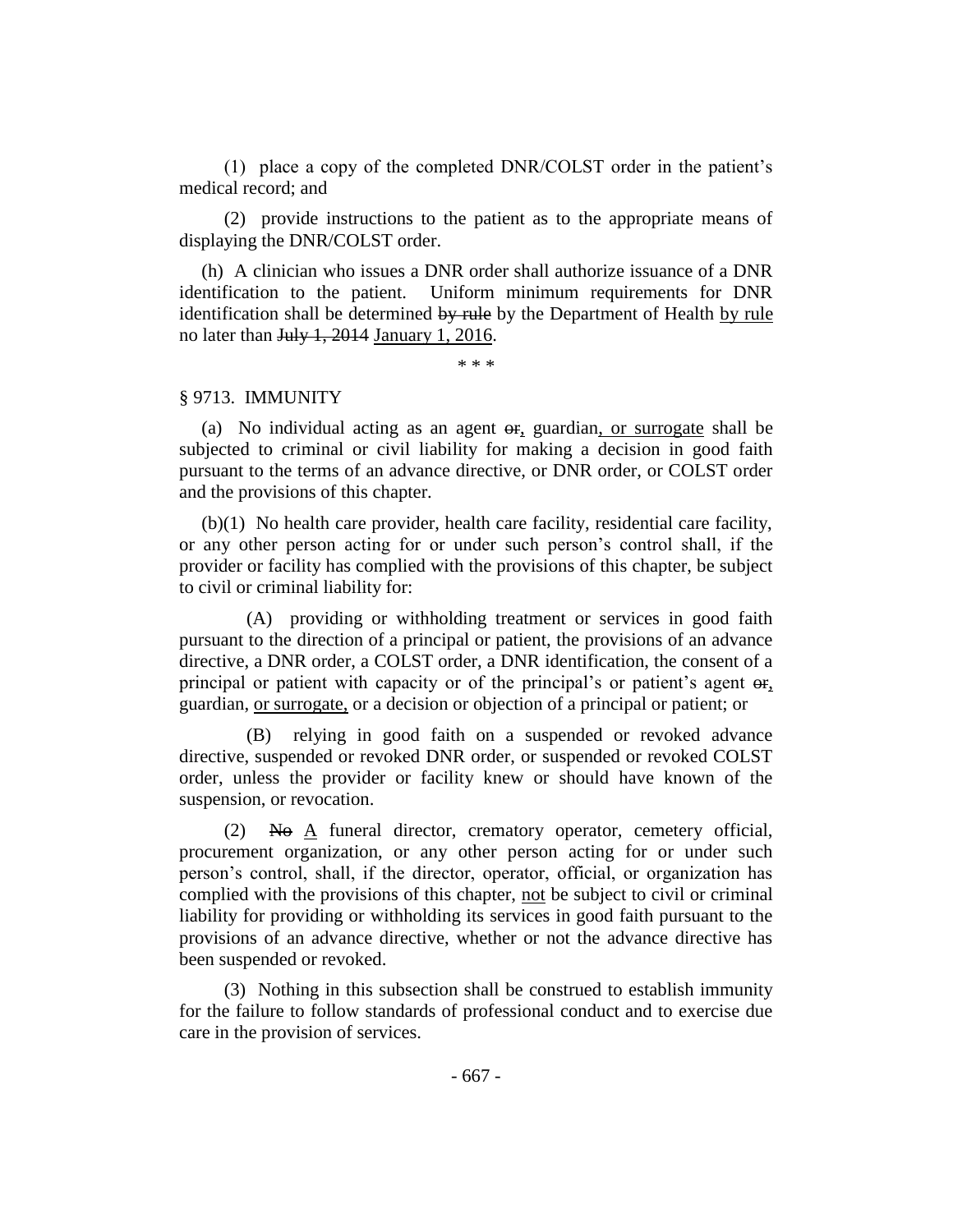(c) No employee shall be subjected to an adverse employment decision or evaluation for:

(1) providing Providing or withholding treatment or services in good faith pursuant to the direction of a principal or patient, the provisions of an advance directive, a DNR order, a COLST order, a DNR identification, the consent of the principal or patient with capacity or principal's or patient's agent or, guardian, or surrogate, a decision or objection of a principal or patient, or the provisions of this chapter. This subdivision shall not be construed to establish a defense for the failure to follow standards of professional conduct and to exercise due care in the provision of services;.

(2) relying Relying on an amended, suspended, or revoked advance directive, unless the employee knew or should have known of the amendment, suspension, or revocation; or.

(3) providing Providing notice to the employer of a moral or other conflict pursuant to subdivision  $9707(b)(3)$  of this title, so long as the employee has provided ongoing health care until a new employee or provider has been found to provide the services.

\* \* \*

#### Subchapter 2. Surrogate Consent

## § 9731. INFORMED CONSENT BY SURROGATE FOR DNR/COLST ORDER

(a)(1) One or more interested individuals may be eligible to act as the surrogate for an adult without capacity in order to provide or withhold informed consent for a do-not-resuscitate order or clinician order for life-sustaining treatment pursuant to this subchapter. Only one surrogate may act at a time.

(2)(A) A patient's health care provider shall not be considered an interested individual and shall not serve as a patient's surrogate to provide or withhold informed consent for a DNR/COLST order pursuant to this chapter unless related to the patient by blood, marriage, civil union, or adoption.

(B) The owner, operator, employee, agent, or contractor of a residential care facility, health care facility, or correctional facility in which the patient resides at the time the DNR/COLST order is written shall not be considered an interested individual and shall not act as the patient's surrogate to provide or withhold consent for a DNR/COLST order pursuant to this chapter unless related to the patient by blood, marriage, civil union, or adoption.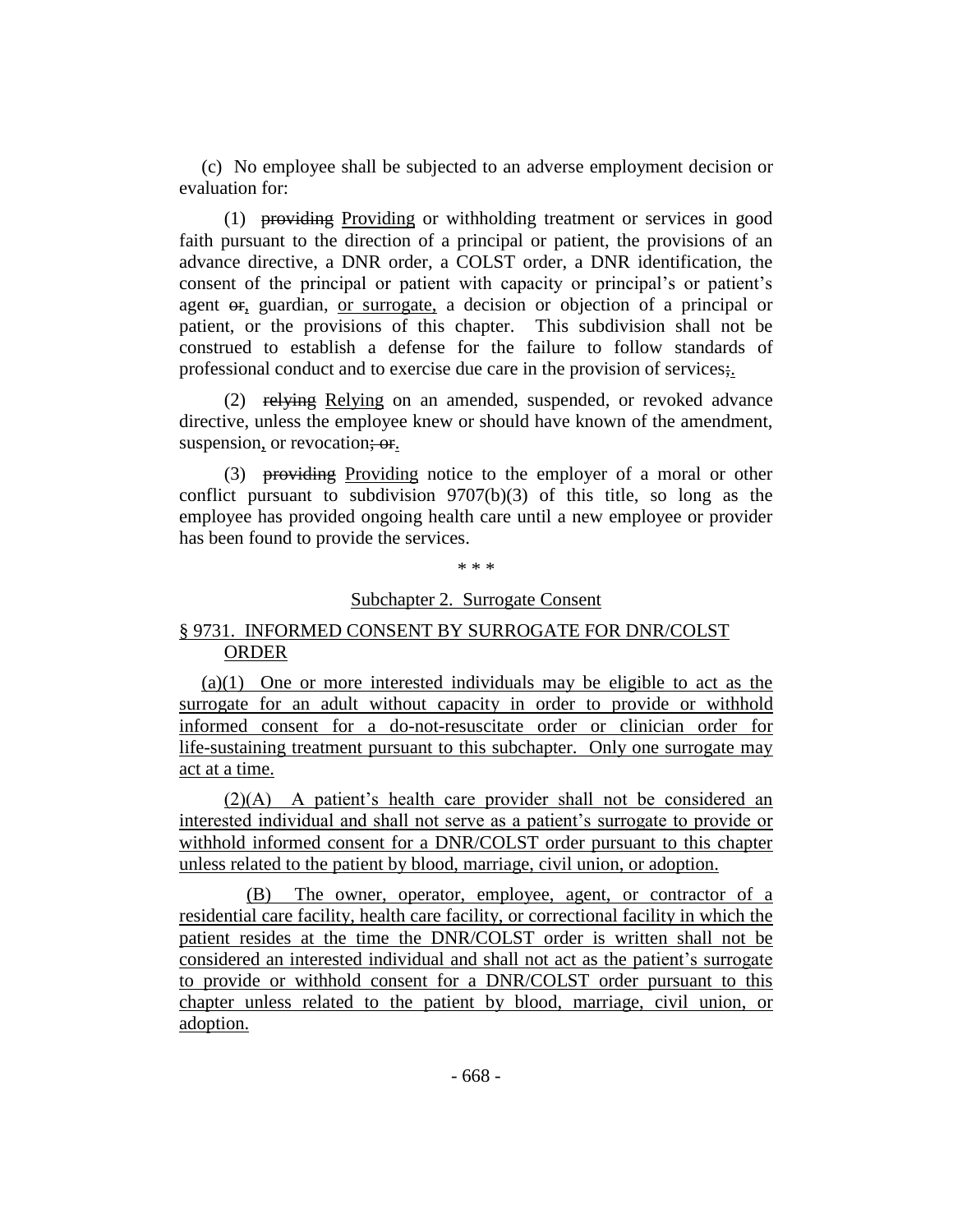(b) A surrogate may provide or withhold informed consent only if all of the following conditions are met:

(1) the patient's clinician determines that the patient lacks capacity to provide informed consent;

(2) the patient has not appointed an agent through an advance directive;

(3) the patient has not indicated in an advance directive that the interested individual or individuals seeking to serve as surrogate should not be consulted on health care decisions or otherwise provided instructions in an advance directive contrary to allowing such individual or individuals to serve as surrogate;

(4) the patient does not have a guardian who is authorized to make health care decisions; and

(5) the patient does not object to the surrogate providing or withholding consent for a DNR/COLST order, even if the patient lacks capacity.

(c)(1) A surrogate shall be an interested individual who is designated by the patient by personally informing the patient's clinician. If the patient designates a surrogate to the clinician orally, the clinician shall document the designation in the patient's medical record at the time the designation is made.

(2) If the patient has not designated a surrogate pursuant to subdivision (1) of this subsection, or if the surrogate designated by the patient is not reasonably available or is unwilling to serve, then a surrogate shall be an interested individual who is:

(A) willing to provide or withhold informed consent for a DNR/COLST order for the patient in accordance with the patient's wishes and values, if known; and

(B) willing and available to consult with the patient's clinician.

(3) Notwithstanding the provisions of subdivisions (1) and (2) of this subsection, an individual shall not serve as a surrogate over the patient's objection, even if the patient lacks capacity.

(d) The patient's clinician, health care provider, or residential care provider may rely on the decision of a surrogate identified pursuant to this section as long as the clinician or provider documents in the patient's medical record that the surrogate has confirmed that one of the following circumstances applies:

(1)(A) All interested individuals agree on the decision to provide or withhold consent for a DNR/COLST order, in which case they shall designate one surrogate, as well as an alternate, if available, who is authorized to provide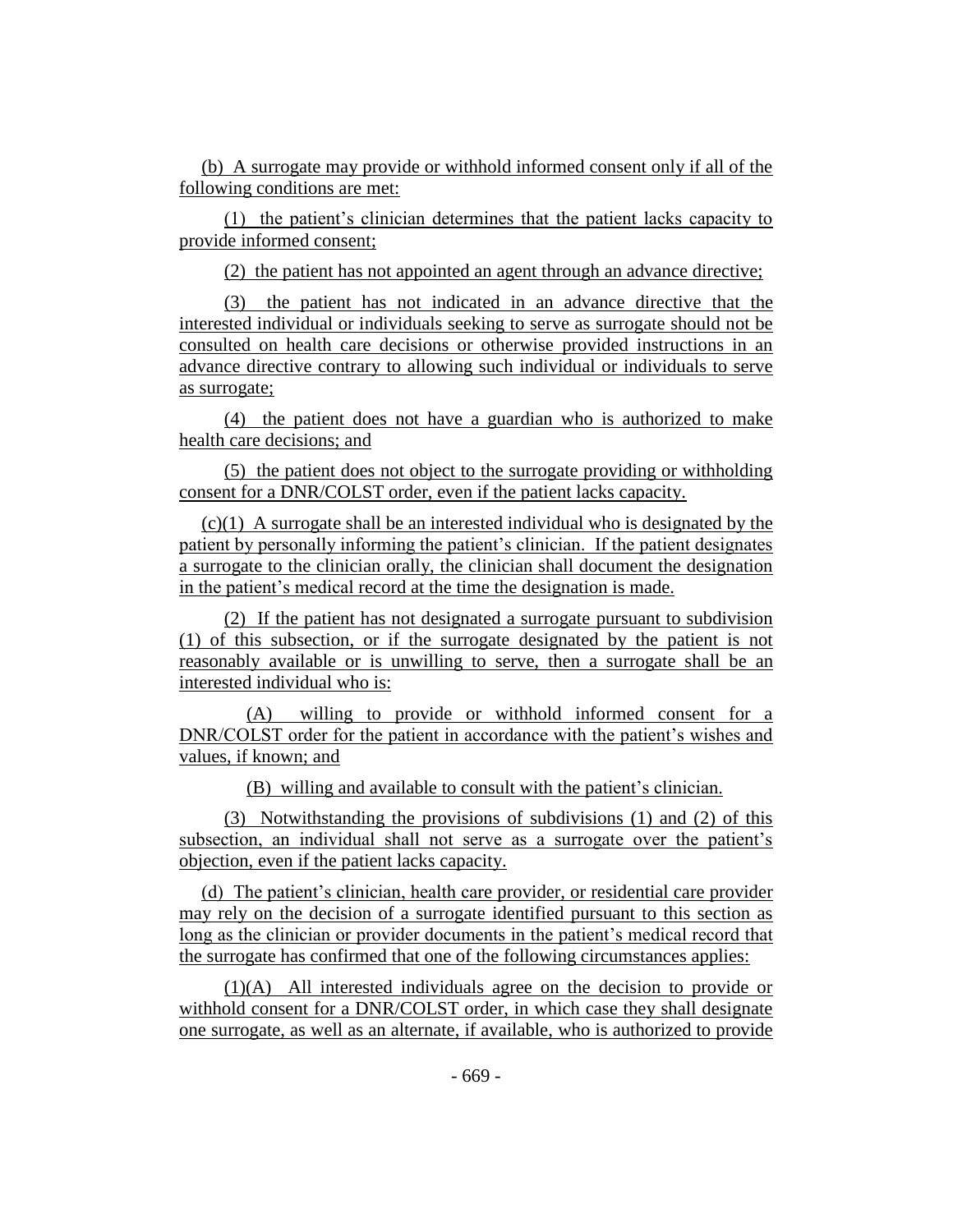or withhold consent and whose name will be identified on the DNR/COLST form and in the patient's medical record.

(B) All interested individuals agree that a specific interested individual may make the decision regarding whether to provide or withhold consent for a DNR/COLST order, in which case they shall designate the individual as the surrogate, as well as an alternate, if available, who is authorized to provide or withhold consent and whose name will be identified on the DNR/COLST form and in the patient's medical record.

(C) The surrogate or alternate, if applicable, is not reasonably available, in which case the clinician shall consult the interested individuals to request designation of another surrogate and alternate.

(2) If at any time the interested individuals are unable to agree on the designation of a surrogate, any interested individual may file a petition for guardianship in the Probate Division of the Superior Court.

(e) A surrogate providing informed consent for a DNR/COLST order shall use substituted judgment consistent with the patient's wishes and values and consistent with the parameters described in subsection 9711(d) of this title. The surrogate shall consult with the patient to the extent possible, and with the patient's clinician and any other appropriate health care providers and shall provide or withhold informed consent for a DNR/COLST order by attempting to determine what the patient would have wanted under the circumstances.

(f) The patient's clinician shall make reasonable efforts to inform the patient of any proposed treatment, or of any proposal to withhold or withdraw treatment, based on the decisions made by the surrogate.

(g) If the patient's clinician determines that the patient no longer lacks capacity and the DNR/COLST order was based on informed consent provided by a surrogate, the clinician shall seek the informed consent of the patient for any DNR/COLST order, which shall supersede the surrogate's consent.

(h) A surrogate shall have the same rights as a patient with capacity would have to the following, to the extent that it is related to providing or withholding informed consent for a DNR/COLST order:

(1) request, receive, review, and copy any oral or written information regarding the patient's physical or mental health, including medical and hospital records;

(2) participate in any meetings, discussions, or conferences concerning health care decisions related to the patient;

(3) consent to the disclosure of health care information; and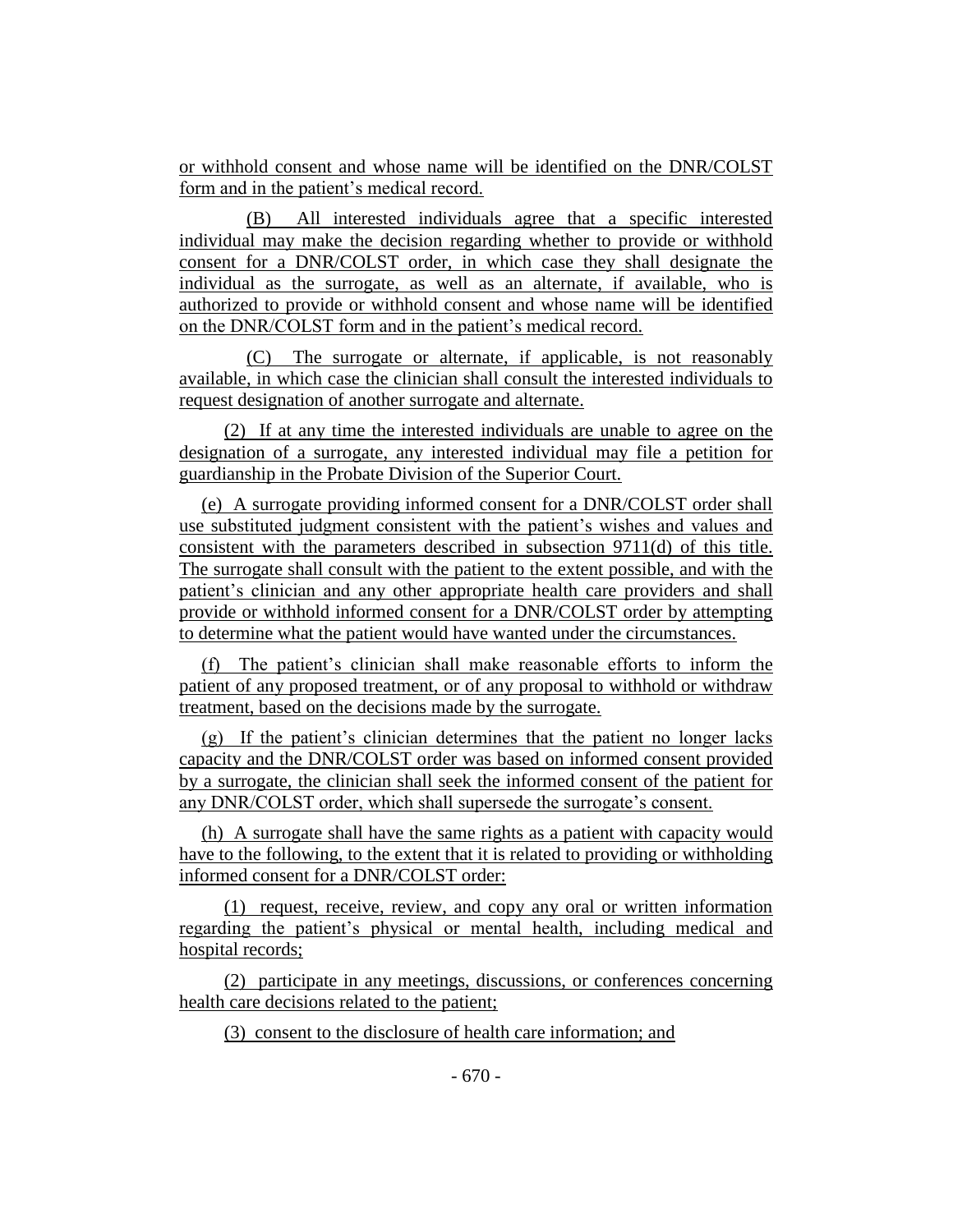(4) file a complaint on behalf of the patient regarding a health care provider, health care facility, or residential care facility.

Sec. 2. 33 V.S.A. § 7306 is amended to read:

§ 7306. RESIDENT'S REPRESENTATIVE

(a) The Except as provided in subsection (b) of this section, the rights and obligations established under this chapter shall devolve to a resident's reciprocal beneficiary, guardian, next of kin, sponsoring agency, or representative payee (except when the facility itself is a representative payee) if the resident:

(1) has been adjudicated incompetent;

(2) has been found by his or her physician to be medically incapable of understanding or exercising the rights granted under this chapter; or

(3) exhibits a communication barrier.

(b) Notwithstanding the provisions of subsection (a) of this section, consent for a do-not-resuscitate order or a clinician order for life-sustaining treatment shall be provided or withheld only by the resident, by the resident's guardian or agent, or by a surrogate designated pursuant to 18 V.S.A. chapter 231, subchapter 2.

(c)(1) A resident's representative identified in subsections (a) and (b) of this section shall make decisions for the resident by attempting to determine what the resident would have wanted under the circumstances. In making the determination, the resident's representative shall consider the following:

(A) the resident's specific instructions or wishes as expressed to a spouse, adult child, parent, adult sibling, adult grandchild, clergy person, health care provider, or any other adult who has exhibited specific care or concern for the resident; and

(B) the representative's knowledge of the resident's personal preferences, values, or religious or moral beliefs.

(2) If the resident's representative cannot determine what the resident would have wanted under the circumstances, the representative shall make a determination through an assessment of the resident's best interests. When making a decision for the resident on this basis, the representative shall not authorize the provision or withholding of health care on the basis of the resident's economic status or a preexisting, long-term mental or physical disability.

(3) When making a determination under this section, representatives shall not consider their own interests, wishes, values, or beliefs.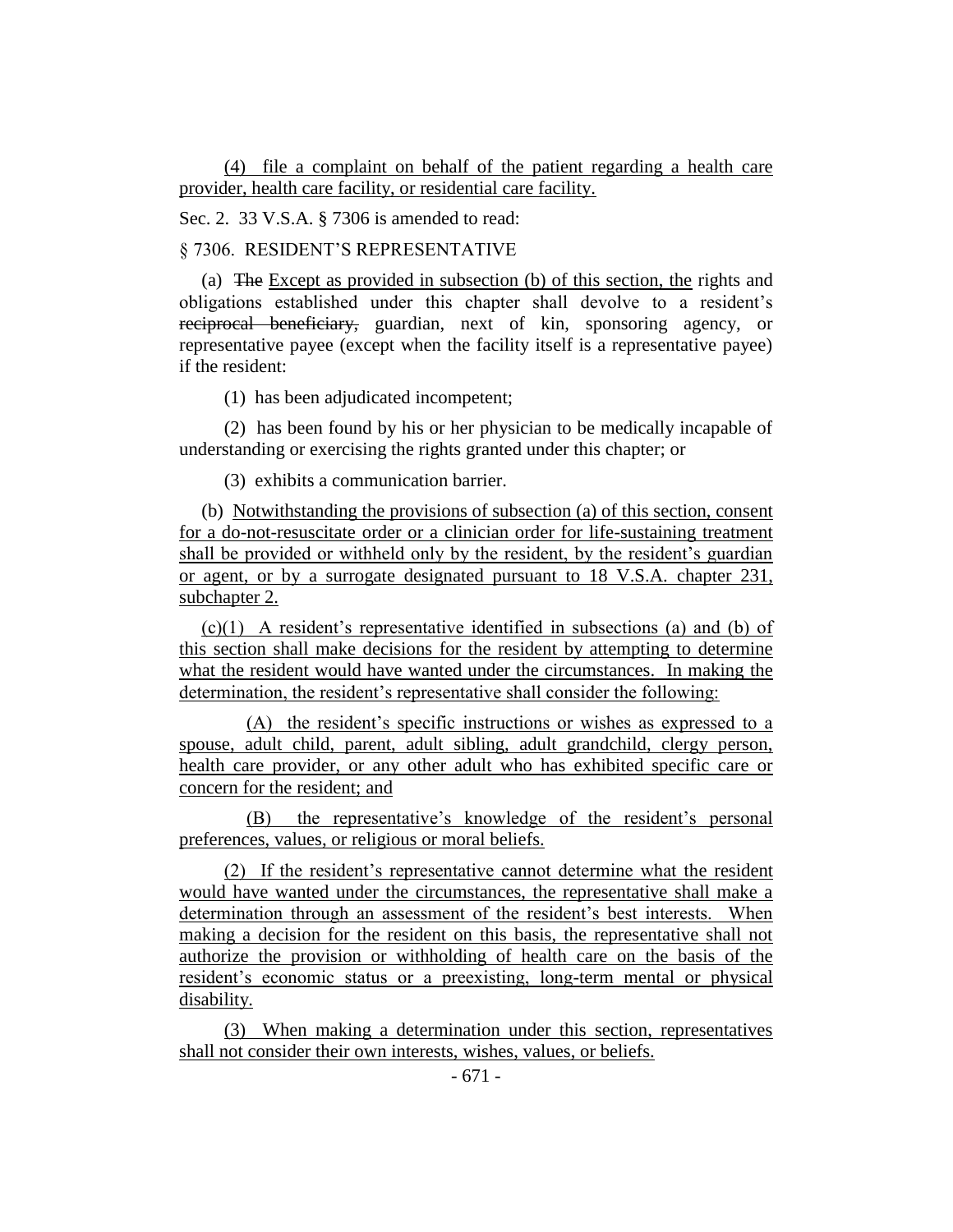(d) Notwithstanding the provisions of subsection (a) of this section, the facility shall make every reasonable effort to communicate the rights and obligations established under this chapter directly to the resident.

#### Sec. 3. RULEMAKING

The Department of Disabilities, Aging, and Independent Living shall amend its nursing home rules to comply with 33 V.S.A. § 7306 as amended by this act.

#### Sec. 4. EFFECTIVE DATE

This act shall take effect on January 1, 2016.

#### **Amendment to S. 62 to be offered by Senator Lyons**

Senator Lyons moves to amend the recommendation of amendment of the Committee on Health and Welfare as follows:

First: In Sec. 1, in 18 V.S.A.  $\S 9731(a)(1)$ , by striking out the second sentence in its entirety and inserting in lieu thereof the following: Only one interested individual may act as a surrogate at a time.

Second: In Sec. 1, in 18 V.S.A. § 9731(b)(5), following the word "order", by inserting the words or to the treatment proposed to be provided or withdrawn pursuant to a DNR/COLST order

Third: In Sec. 1, in 18 V.S.A.  $\S 9731(c)(2)$ , by striking out "then a surrogate shall be an interested individual who is:" and inserting in lieu thereof the following: then the patient's clinician shall make a reasonable attempt to notify all reasonably available interested individuals of the need for a surrogate to make a decision regarding whether to provide or withhold consent for a DNR/COLST order. A surrogate shall be an interested individual who is:

Fourth: In Sec. 1, in 18 V.S.A. § 9731(d)(2), by striking out the words "any interested individual" and inserting in lieu thereof the following: an interested person, as defined in 14 V.S.A. § 3061,

#### **NEW BUSINESS**

#### **Third Reading**

#### **S. 20.**

An act relating to establishing and regulating licensed dental practitioners.

#### **H. 86.**

An act relating to the Uniform Interstate Family Support Act.

#### **H. 256.**

An act relating to disposal of property following an eviction, and fair housing and public accommodations.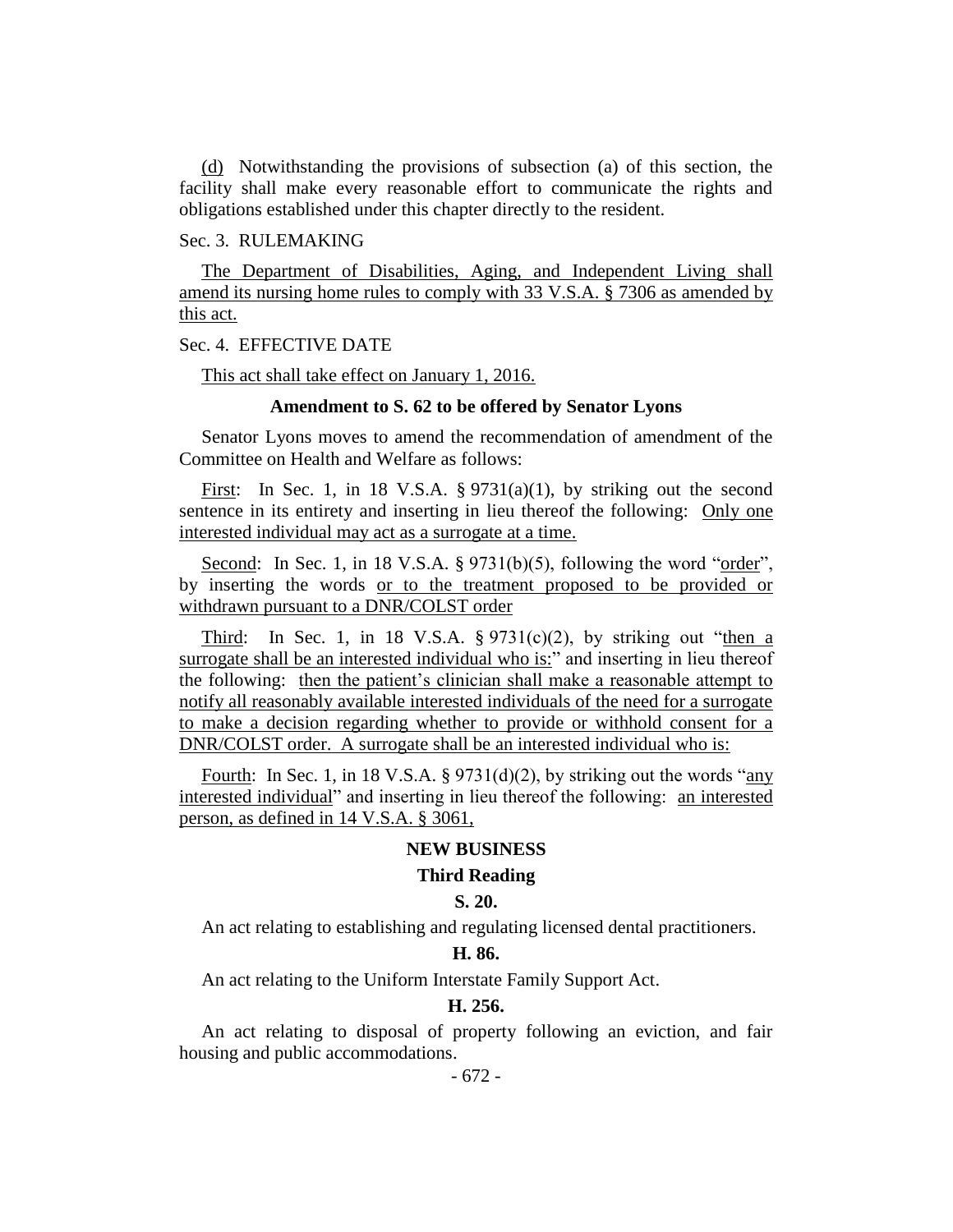#### **NOTICE CALENDAR**

#### **Committee Bill for Second Reading**

#### **Favorable with Recommendation of Amendment**

#### **S. 138.**

An act relating to promoting economic development.

**By the Committee on Economic Development, Housing and General Affairs. (Senator Mullin for the Committee.)**

#### **Reported favorably with recommendation of amendment by Senator Snelling for the Committee on Natural Resources and Energy.**

The Committee recommends that the bill be amended as follows:

First: By striking out Secs. 30–34 in their entirety and inserting in lieu thereof new Secs. 30–37 to read as follows:

Sec. 30. [Deleted.]

Sec. 31. [Deleted.]

Sec. 32. [Deleted.]

#### Sec. 33. ACT 250; IMPLEMENTATION OF SETTLEMENT PATTERNS **CRITERION**

(a) The General Assembly finds that:

(1) 2014 Acts and Resolves No. 147, Sec. 2 amended 10 V.S.A. § 6086(a)(9)(L) (Criterion 9L) to become a settlement patterns criterion.

(2) Effective on October 17, 2014, the Board adopted a procedure to implement Criterion 9L (the Criterion 9L Procedure).

(b) The General Assembly determines that additional opportunity for public comment on the Criterion 9L Procedure, as well as additional education and improved guidance, would be beneficial in implementing the criterion.

(1) The Board shall review the Criterion 9L Procedure in full collaboration with ACCD and ANR.

(A) Prior to proposing any revisions, the Board shall solicit input from affected parties and the public, including planners, developers, municipalities, environmental advocacy organizations, regional planning commissions, regional development corporations, and business advocacy organizations such as State and regional chambers of commerce.

(B) If the Board makes revisions, it shall adopt them in the form of a procedure under 3 V.S.A. chapter 25.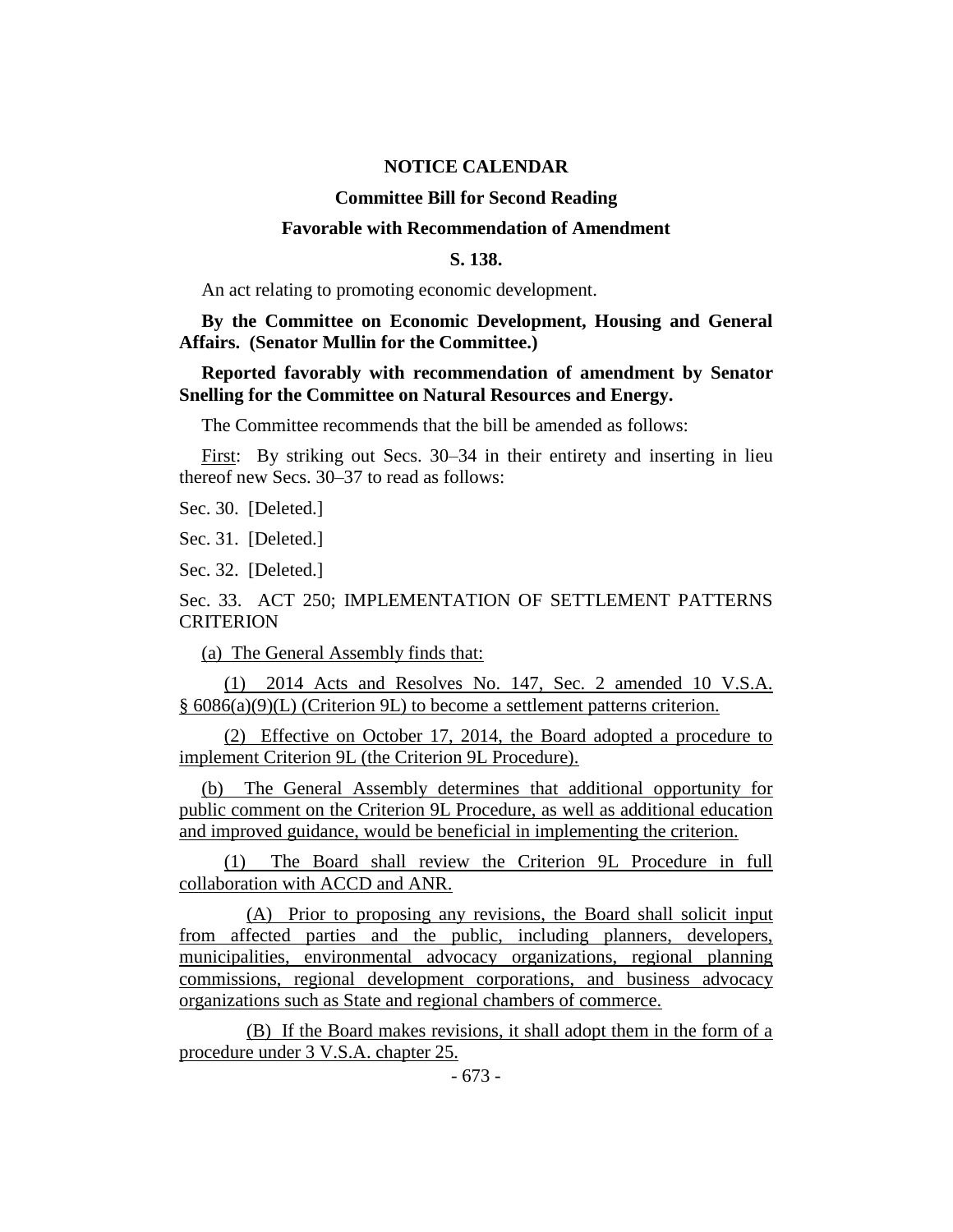(2) ACCD shall work with the NRB and ANR to develop outreach material on Criterion 9L, including illustrative examples of appropriate development design, and implement a training plan on the criterion for local elected officials, municipal boards, State and regional organizations and associations, environmental groups, consultants, and developers.

Sec. 34. [Deleted.]

Sec. 35. 24 V.S.A. § 4471(e) is amended to read:

(e) Vermont neighborhood Neighborhood development area. Notwithstanding subsection (a) of this section, a determination by an appropriate municipal panel shall not be subject to appeal if the determination is that a proposed residential development within a designated downtown development district, designated growth center, or designated Vermont neighborhood, or designated neighborhood development area seeking conditional use approval will not result in an undue adverse effect on the character of the area affected, as provided in under subdivision  $4414(3)(\overrightarrow{A})(i\overrightarrow{i})$ of this title.

Sec. 36. 10 V.S.A. § 6086(a)(9)(B) is amended to read:

(B) Primary agricultural soils. A permit will be granted for the development or subdivision of primary agricultural soils only when it is demonstrated by the applicant that, in addition to all other applicable criteria, either, the subdivision or development will not result in any reduction in the agricultural potential of the primary agricultural soils; or:

(i) the development or subdivision will not significantly interfere with or jeopardize the continuation of agriculture or forestry on adjoining lands or reduce their agricultural or forestry potential; and

(ii) except in the case of an application for a project located in a designated growth center area listed in subdivision  $6093(a)(1)$  of this title, there are no lands other than primary agricultural soils owned or controlled by the applicant which are reasonably suited to the purpose of the development or subdivision; and

(iii) except in the case of an application for a project located in a designated growth center area listed in subdivision  $6093(a)(1)$  of this title, the subdivision or development has been planned to minimize the reduction of agricultural potential of the primary agricultural soils through innovative land use design resulting in compact development patterns, so that the remaining primary agricultural soils on the project tract are capable of supporting or contributing to an economic or commercial agricultural operation; and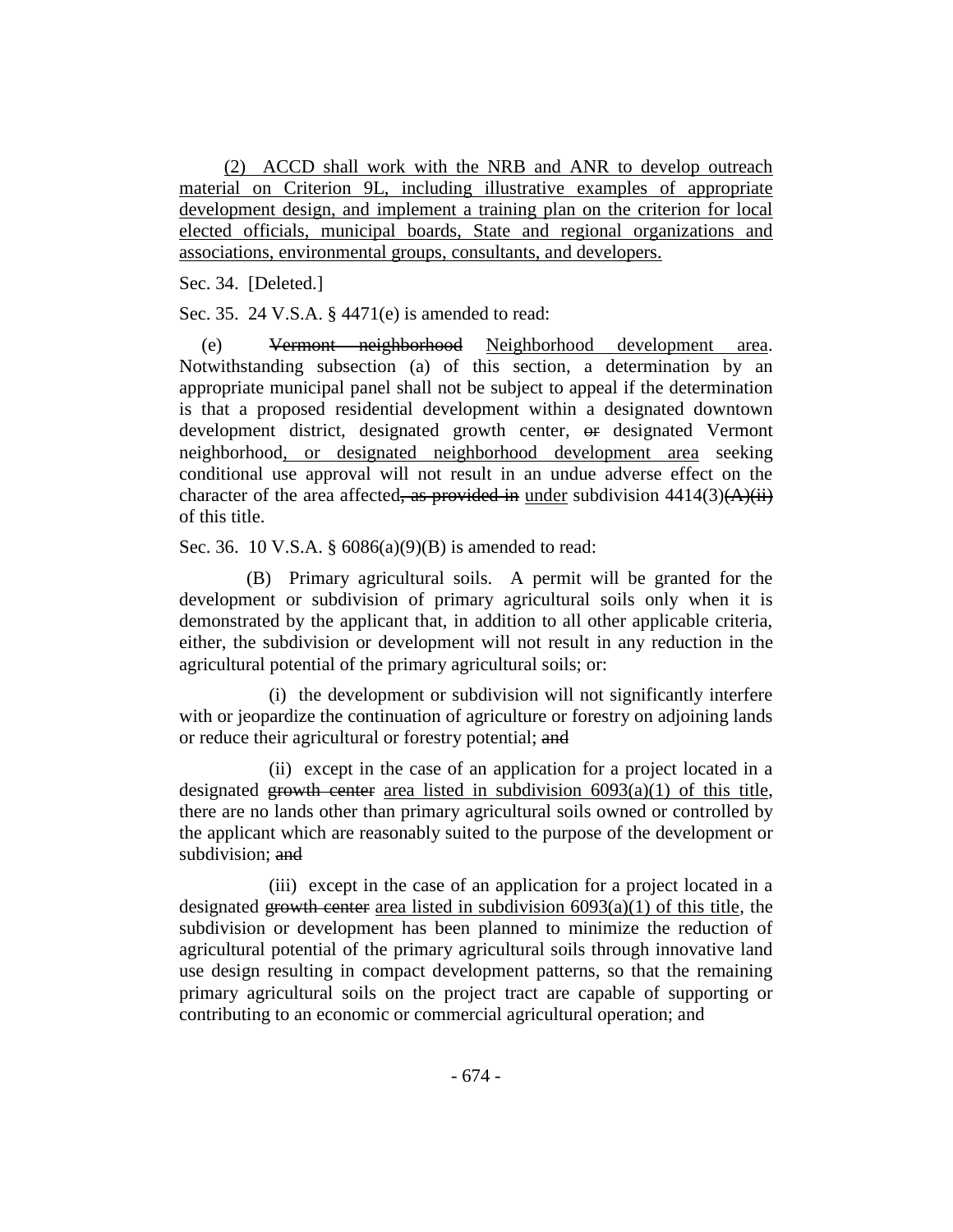(iv) suitable mitigation will be provided for any reduction in the agricultural potential of the primary agricultural soils caused by the development or subdivision, in accordance with section 6093 of this title and rules adopted by the Natural Resources Board.

Sec. 37. 10 V.S.A. § 6310 is added to read:

#### § 6310. CONSERVATION EASEMENT HOLDER; NONMERGER

If a holder of a conservation easement is or becomes the owner in fee simple of property subject to the easement, the easement shall continue in effect and shall not be extinguished.

Second: After Sec. 37, by striking out "Sec. 35–39. [Reserved]" and inserting in lieu thereof the following: Secs. 38–39. [Reserved]

(Committee vote: 4-0-1)

#### **Reported favorably with recommendation of amendment by Senator Ashe for the Committee on Finance.**

The Committee recommends that the bill be amended as follows:

First: By striking out Secs. 1–4 (Vermont employment growth incentive); 20 (angel investor tax credit; millennial enterprise zone tax credit); and 21 (down payment assistance program) in their entirety

Second: By striking out Secs. 50–57 (fortified wines) in their entirety and inserting in lieu thereof new Secs. 50–61 to read as follows:

Sec. 50. 7 V.S.A. § 2 is amended to read:

#### § 2. DEFINITIONS

The following words as used in this title, unless a contrary meaning is required by the context, shall have the following meaning:

\* \* \*

(15) "Manufacturer's or rectifier's license": a license granted by the Liquor Control Board that permits the holder to manufacture or rectify spirituous liquors spirits or fortified wines for export and sale to the Liquor Control Board, or malt beverages and vinous beverages for export and sale to bottlers or wholesale dealers. This license permits a manufacturer of vinous beverages or fortified wines to receive from another manufacturer licensed in or outside this state State bulk shipments of vinous beverages to rectify with the licensee's own product, provided that the vinous beverages or fortified wines produced by a Vermont manufacturer may contain no more than 25 percent imported vinous beverage. The Liquor Control Board may grant to a licensed manufacturer or rectifier a first-class restaurant or cabaret license or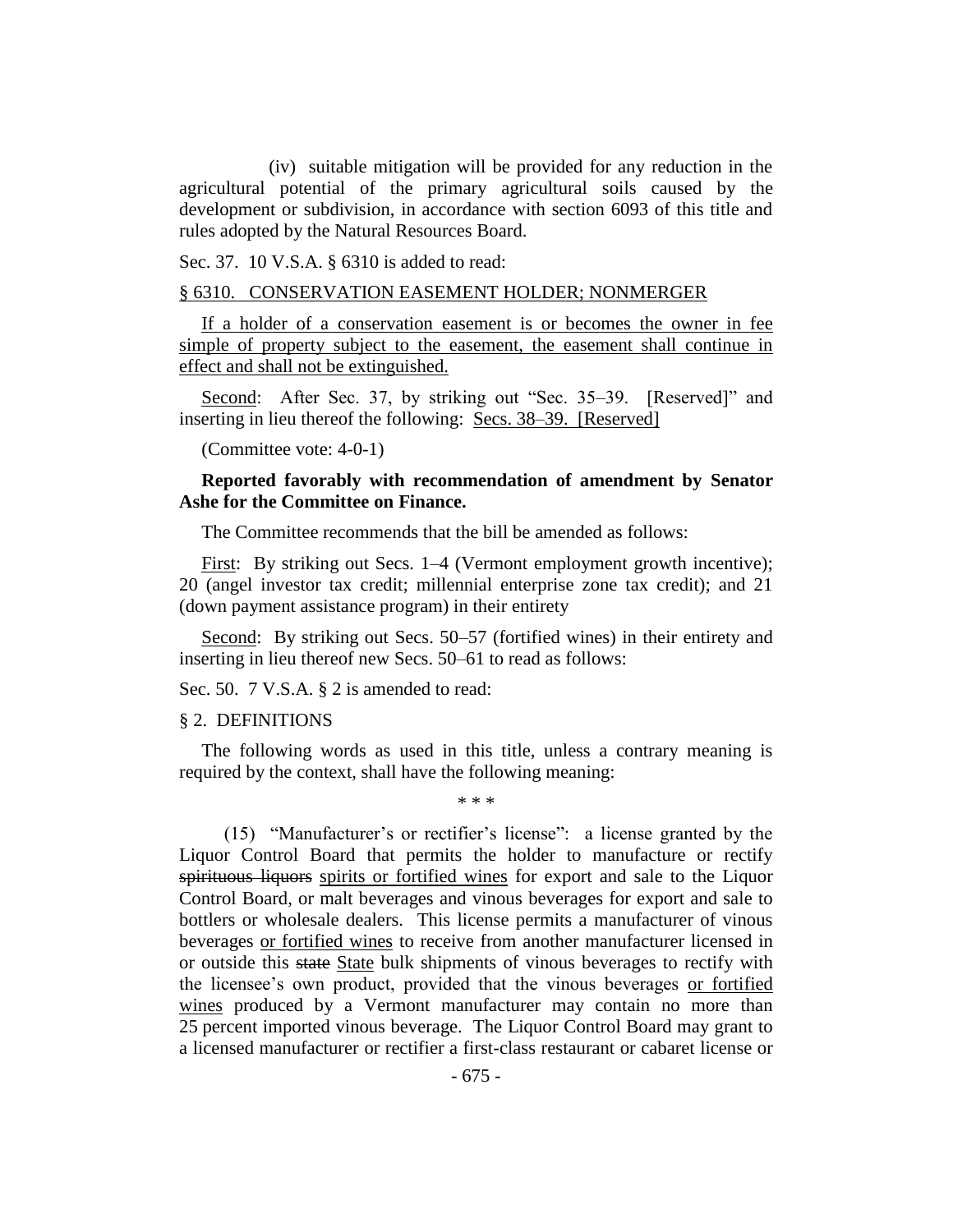first- and third-class restaurant or cabaret license permitting the licensee to sell alcoholic beverages to the public only at the manufacturer's premises, which, for the purposes of a manufacturer of malt beverages, includes up to two licensed establishments that are located on the contiguous real estate of the holder of the manufacturer's license, provided the manufacturer owns or has direct control over those establishments. A manufacturer of malt beverages who also holds a first-class restaurant or cabaret license may serve to a customer malt beverage by the glass, not to exceed eight glasses at one time and not to exceed four ounces in each glass. The Liquor Control Board may grant to a licensed manufacturer or a rectifier of malt beverages a second-class license permitting the licensee to sell alcoholic beverages to the public anywhere on the manufacturer's or rectifier's premises. A licensed manufacturer or rectifier of vinous beverages may serve, with or without charge, at an event held on premises of the licensee or the vineyard property, spirits and vinous and malt beverages, provided the licensee gives the Department written notice of the event, including details required by the Department, at least five days before the event. Any beverages not manufactured by the licensee and served at the event shall be purchased on invoice from a licensed manufacturer or wholesale dealer or the Liquor Control Board.

(19) "Second-class license": a license granted by the control commissioners permitting the licensee to export malt or vinous beverages and to sell malt or vinous beverages to the public for consumption off the premises for which the license is granted. The Liquor Control Board may grant a second-class licensee a fortified wine permit that permits the licensee to export and to sell fortified wines to the public for consumption off the licensed premises.

\* \* \*

(20) "Spirits" or "spirituous liquors": beverages that contain more than one percent of alcohol obtained by distillation, by chemical synthesis, or through concentration by freezing; and vinous beverages containing more than 16 23 percent of alcohol; and all vermouths of any alcohol content; malt beverages containing more than 16 percent of alcohol or more than six percent of alcohol if the terminal specific gravity thereof is less than 1.009; in each case measured by volume at 60 degrees Fahrenheit.

(22) "Third-class license": a license granted by the Liquor Control Board permitting the licensee to sell spirituous liquors spirits and fortified wines for consumption only on the premises for which the license is granted.

\* \* \*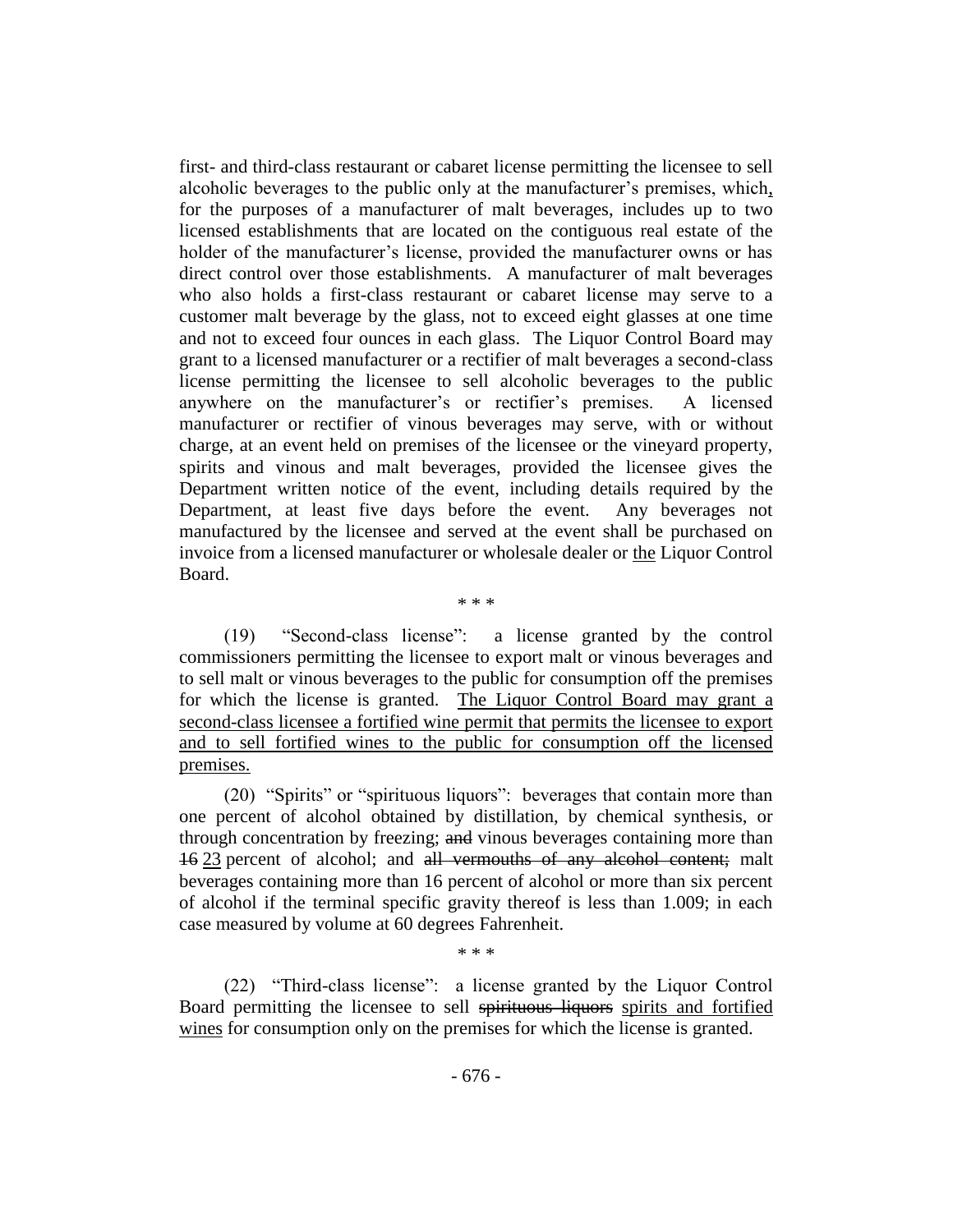(23) "Vinous beverages": all fermented beverages of any name or description manufactured or obtained for sale from the natural sugar content of fruits, or other agricultural product, containing sugar, the alcoholic content of which is not less than one percent nor more than 16 percent by volume at 60 degrees Fahrenheit, except that all vermouths shall be purchased and retailed by and through the Liquor Control Board as authorized in chapters 5 and 7 of this title.

\* \* \*

(28) "Fourth-class license" or "farmers' market license": the license granted by the Liquor Control Board permitting a manufacturer or rectifier of malt or beverages, vinous beverages, fortified wines, or spirits to sell by the unopened container and distribute, by the glass, with or without charge, beverages manufactured by the licensee. No more than a combined total of ten fourth-class and farmers' market licenses may be granted to a licensed manufacturer or rectifier. At only one fourth-class license location, a manufacturer or rectifier of vinous beverages, malt beverages, fortified wines, or spirits may sell by the unopened container and distribute by the glass, with or without charge, vinous beverages, malt beverages, fortified wines, or spirits produced by no more than five additional manufacturers or rectifiers, provided these beverages are purchased on invoice from the manufacturer or rectifier. A manufacturer or rectifier of vinous beverages, malt beverages, fortified wines, or spirits may sell its product to no more than five additional manufacturers or rectifiers. A fourth-class licensee may distribute by the glass no more than two ounces of malt or vinous beverage with a total of eight ounces to each retail customer and no more than one-quarter ounce of spirits or fortified wine with a total of one ounce to each retail customer for consumption on the manufacturer's premises or at a farmers' market. A farmers' market license is valid for all dates of operation for a specific farmers' market location.

(38) "Fortified wines": vinous beverages, including those to which spirits have been added during manufacture, containing at least 16 percent alcohol but no more than 23 percent alcohol by volume at 60 degrees Fahrenheit, and all vermouths containing no more than 23 percent alcohol by volume at 60 degrees Fahrenheit.

\* \* \*

Sec. 51. 7 V.S.A. § 104 us amended to read:

#### § 104. DUTIES; AUTHORITY TO RESOLVE ALLEGED VIOLATIONS

The Board shall have supervision and management of the sale of spirituous liquors spirits and fortified wines within the State in accordance with the provisions of this title, and through the Commissioner of Liquor Control shall: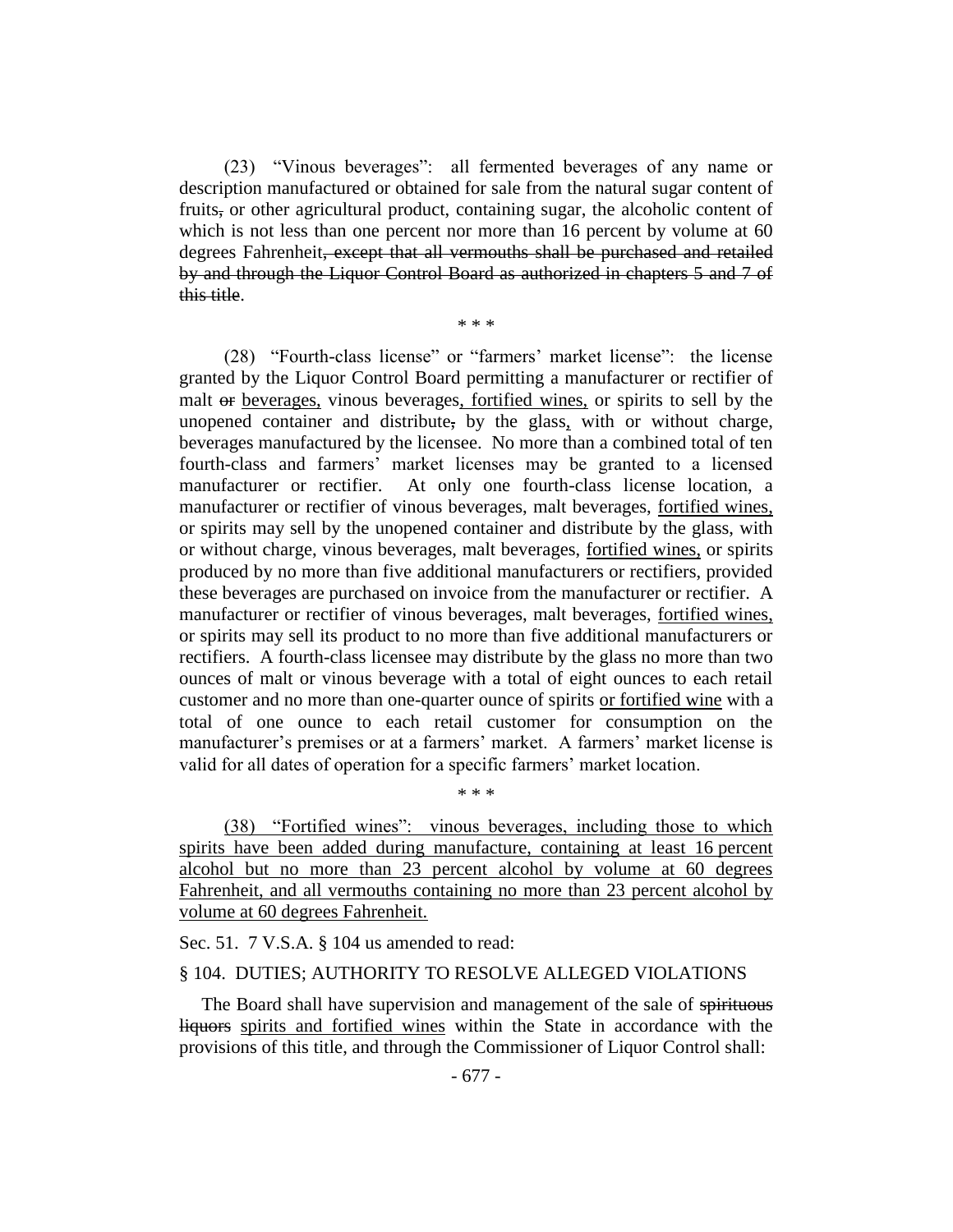Sec. 52. 7 V.S.A. § 107 is amended to read:

#### § 107. DUTIES OF COMMISSIONER OF LIQUOR CONTROL

The commissioner of liquor control Commissioner of Liquor Control shall:

\* \* \*

(2) Make regulations subject to the approval of the board Board governing the hours during which such agencies shall be open for the sale of spirituous liquors, spirits and fortified wines and governing the qualifications and, deportment, and salaries of the agencies' employees therein and the salaries thereof.

(3) Make regulations subject to the approval of the board Board governing:

 $(A)$  the prices at which spirituous liquors spirits shall be sold in such by local agencies, and the method of for their delivery thereof, and the quantities of spirituous liquors to spirits that may be sold to any one person at any one time; and

(B) the minimum prices at which fortified wines shall be sold by local agencies and second-class licensees that hold fortified wine permits, the method for their delivery, and the quantities of fortified wines that may be sold to any one person at any one time.

(4) Supervise the quantities and qualities of spirituous liquor spirits and fortified wines to be kept as stock in such local agency agencies and make regulations subject to the approval of the board Board regarding the filling of requisitions therefor on the commissioner of liquor control Commissioner of Liquor Control.

(5) Purchase through the commissioner of buildings and general services spirituous liquors Commissioner of Buildings and General Services spirits and fortified wines for and in behalf of the liquor control board Liquor Control Board, supervise the storage thereof and the distribution to local agencies, druggists and, licensees of the third class, and holders of fortified wine permits, and make regulations subject to the approval of the board Board regarding the sale and delivery from such the central storage plant.

\* \* \*

Sec. 53. 7 V.S.A. § 110 is amended to read:

§ 110. SPECIAL BRANDS; PURCHASE BY COMMISSIONER OF LIQUOR CONTROL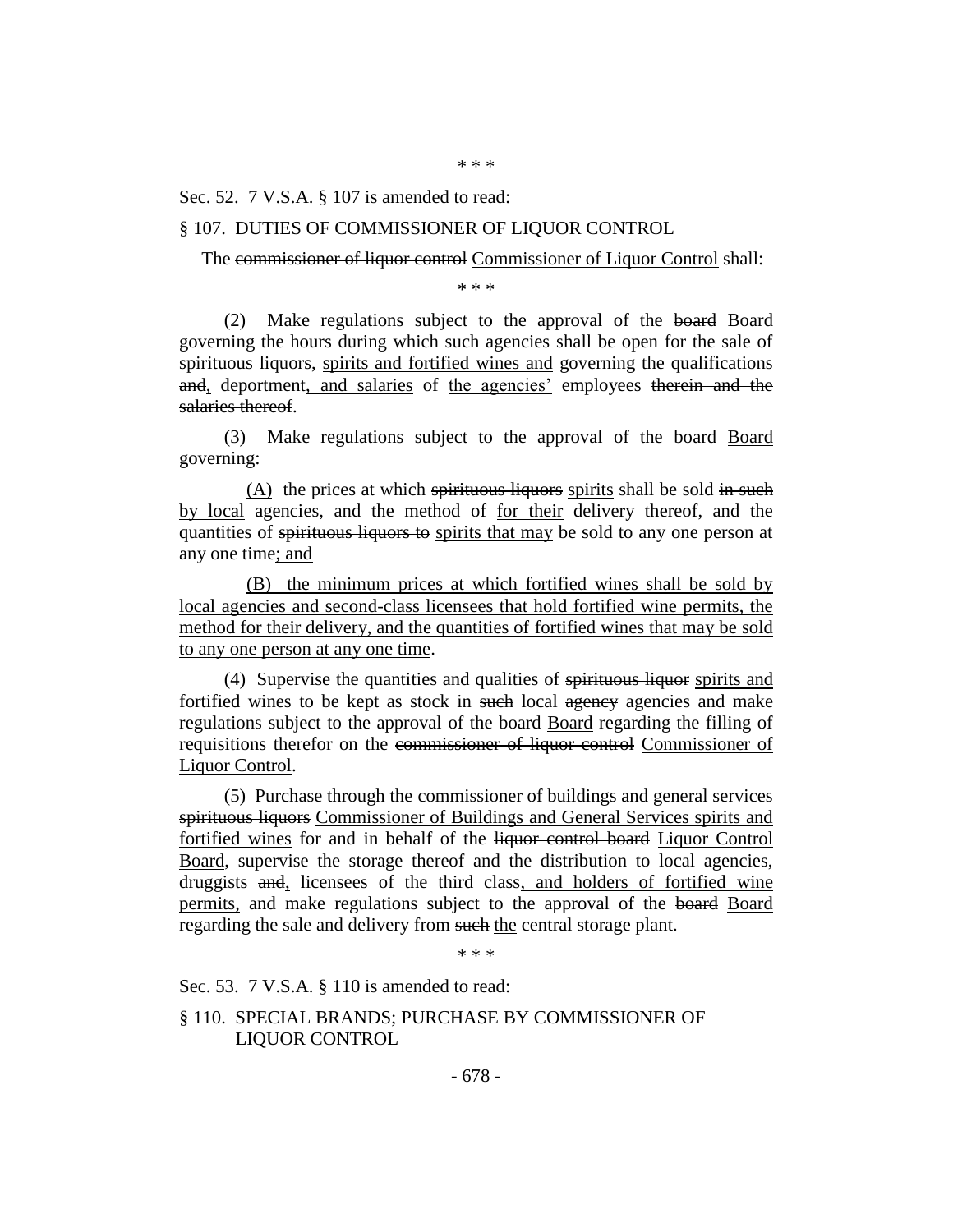If any person shall desire to purchase any class, variety, or brand of spirituous liquor spirits or fortified wine which any local agency or fortified wine permit holder does not have in stock, the commissioner of liquor control Commissioner of Liquor Control shall order the same through the commissioner of buildings and general services Commissioner of Buildings and General Services upon the payment of a reasonable deposit by the purchaser in such proportion of the approximate cost of the order as shall be prescribed by the regulations of the liquor control board Liquor Control Board.

Sec. 54. 7 V.S.A. § 112 is amended to read:

#### § 112. LIQUOR CONTROL FUND

The liquor control fund Liquor Control Fund is hereby established. It shall consist of all receipts from the sale of spirits, fortified wines, and other items by the department of liquor control Department of Liquor Control; fees paid to the department of liquor control Department of Liquor Control for the benefit of the department Department; all other amounts received by the department of liquor control Department of Liquor Control for its benefit; and all amounts which that are from time to time appropriated to the department of liquor control Department of Liquor Control.

Sec. 55. 7 V.S.A. § 222 is amended to read:

#### § 222. FIRST- AND SECOND-CLASS LICENSES, GRANTING OF; SALE TO MINORS; CONTRACTING FOR FOOD SERVICE

With the approval of the Liquor Control Board, the control commissioners may grant the following licenses to a retail dealer for the premises where the dealer carries on business the following:

\* \* \*

(2) Upon making application and, paying the license fee provided in section 231 of this title, and upon satisfying the Board that such premises are leased, rented, or owned by the retail dealer and are a safe, sanitary, and proper place from which to sell malt and vinous beverages, a second-class license for the premises where such dealer shall carry on the business, which shall authorize such dealer to export malt and vinous beverages, and to sell malt and vinous beverages to the public from such premises for consumption off the premises and upon satisfying the Board that such premises are leased, rented, or owned by such retail dealers and are safe, sanitary, and a proper place from which to sell malt and vinous beverages. A retail dealer carrying on business in more than one place shall be required to acquire a second-class license for each place where he or she shall so sell the retail dealer sells malt and vinous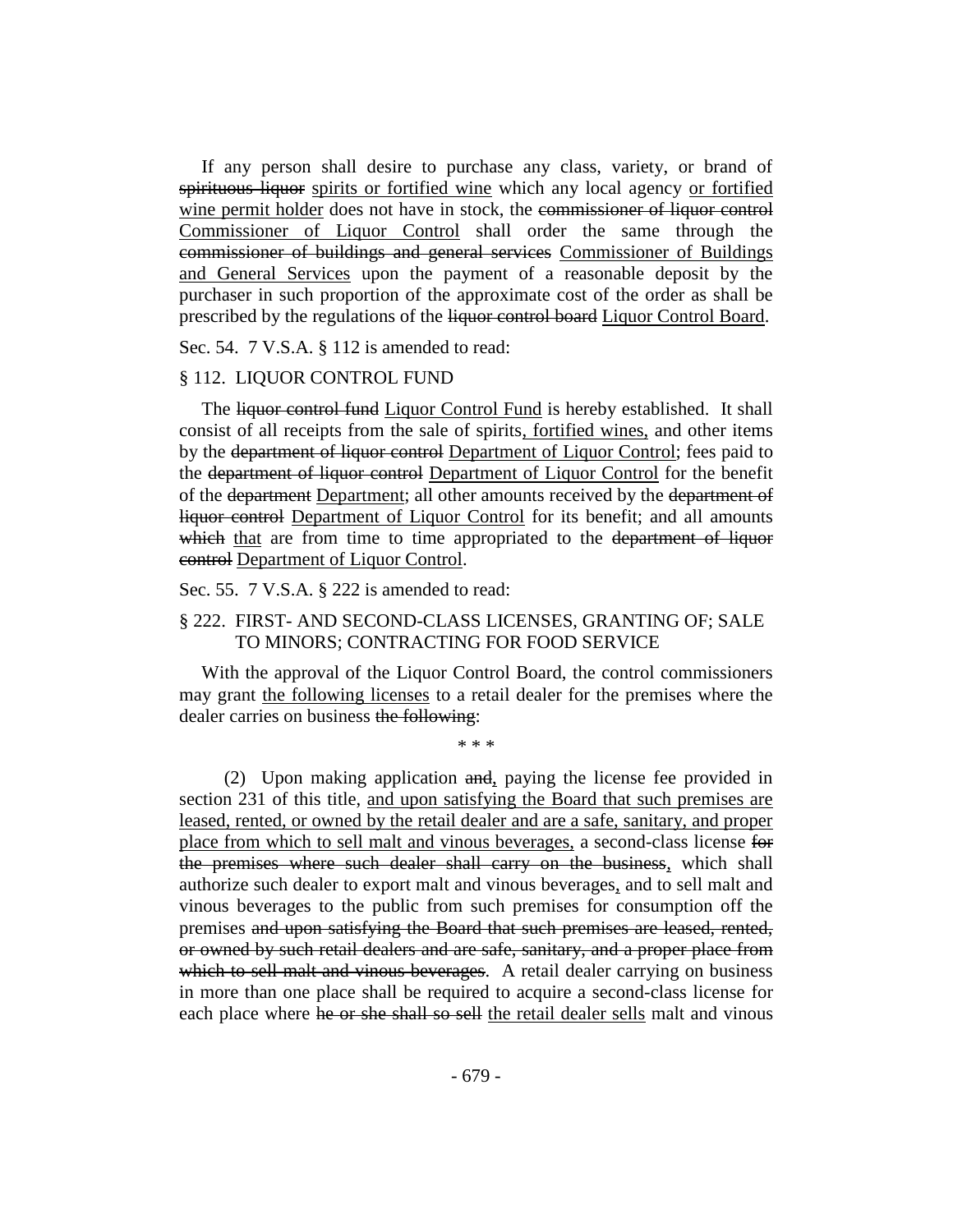beverages. No malt or vinous beverages shall be sold by a second-class licensee to a minor.

\* \* \*

(5)(A) The holder of a first-class license may serve a sampler flight of up to 32 ounces in the aggregate of malt beverages to a single customer at one time.

(B) The holder of a first-class license may serve a sampler flight of up to 12 ounces in the aggregate of vinous beverages to a single customer at one time.

(C) The holder of a third-class license may serve a sampler flight of up to four ounces in the aggregate of spirituous liquors spirits or fortified wines to a single customer at one time.

(6) The Liquor Control Board may grant a fortified wine permit to a second-class licensee if the licensee files an application accompanied by the license fee as provided in section 231 of this title. The holder of a fortified wine permit may sell fortified wines to the public from the licensed premises for consumption off the premises. The Liquor Control Board shall issue no more than 150 fortified wine permits in any single year. The holder of a fortified wine permit shall purchase all fortified wines to be offered for sale to the public pursuant to the permit through the Liquor Control Board at a price equal to no more than 75 percent of the current retail price for the fortified wine established by the Commissioner pursuant to subdivision 107(3)(B) of this title.

Sec. 56. 7 V.S.A. § 224 is amended to read:

#### § 224. THIRD CLASS THIRD-CLASS LICENSES; OPEN CONTAINERS

(a) The liquor control board Liquor Control Board may grant to a person who operates a hotel, restaurant, cabaret, or club a license of the third class if the person files an application accompanied by the license fee as provided in section 231 of this title for the premises in which the business of the hotel, restaurant, cabaret, or club is carried on. The holder of a third class third-class license may sell spirituous liquors spirits and fortified wines for consumption only on the premises covered by the license. The applicant for a third class third-class license shall satisfy the liquor control board Liquor Control Board that the applicant is the bona fide owner or lessee of the premises and that the premises are operated for the purpose covered by the license.

\* \* \*

(c) A person who holds a third class third-class license shall purchase from the liquor control board Liquor Control Board all spirituous liquors spirits and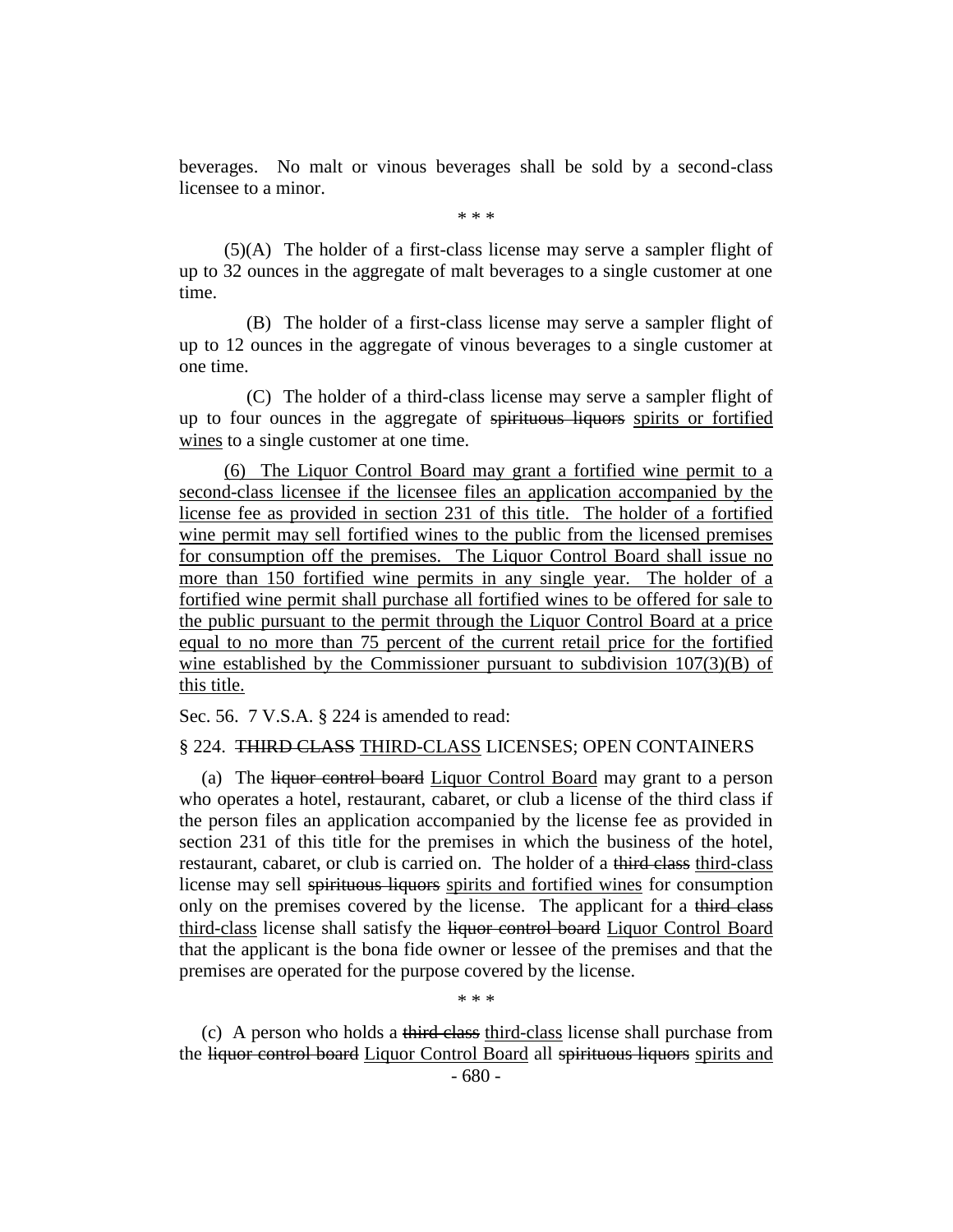fortified wines dispensed in accordance with the provisions of the third class third-class license and this title.

Sec. 57. 7 V.S.A. § 225 is amended to read:

§ 225. EDUCATIONAL SAMPLING EVENT PERMIT

(a) The liquor control board Liquor Control Board may grant an educational sampling event permit to a person to conduct an event that is open to the public and at which malt beverages, vinous beverages, fortified wines, or spirituous liquors spirits, or all three four are served only for the purposes of marketing and educational sampling, provided the event is also approved by the local licensing authority. At least 15 days prior to the event, an applicant shall submit an application to the department Department in a form required by the department Department. The application shall include a list of the alcoholic beverages to be acquired for sampling at the event, and the application shall be accompanied by a fee in the amount required pursuant to section 231 of this title. No more than four educational sampling event permits shall be issued annually to the same person. An educational sampling event permit shall be valid for no more than four consecutive days. The permit holder shall assure ensure all the following:

\* \* \*

(b) An educational sampling event permit holder:

\* \* \*

(2) May transport malt beverages, vinous beverages, fortified wines, and spirituous liquors spirits to the event site, and those beverages may be served at the event by the permit holder or the holder's employees, volunteers, or representatives of a manufacturer, bottler, or importer participating in the event, provided they meet the server age and training requirements under this chapter.

(3) **[Deleted.]** [Repealed.]

\* \* \*

(d) Taxes for the alcoholic beverages served at the event shall be paid as follows:

\* \* \*

(3) Spirituous liquors: \$19.80 per gallon served.

(4) Fortified wines: \$19.80 per gallon served.

Sec. 58. 7 V.S.A. § 231 is amended to read: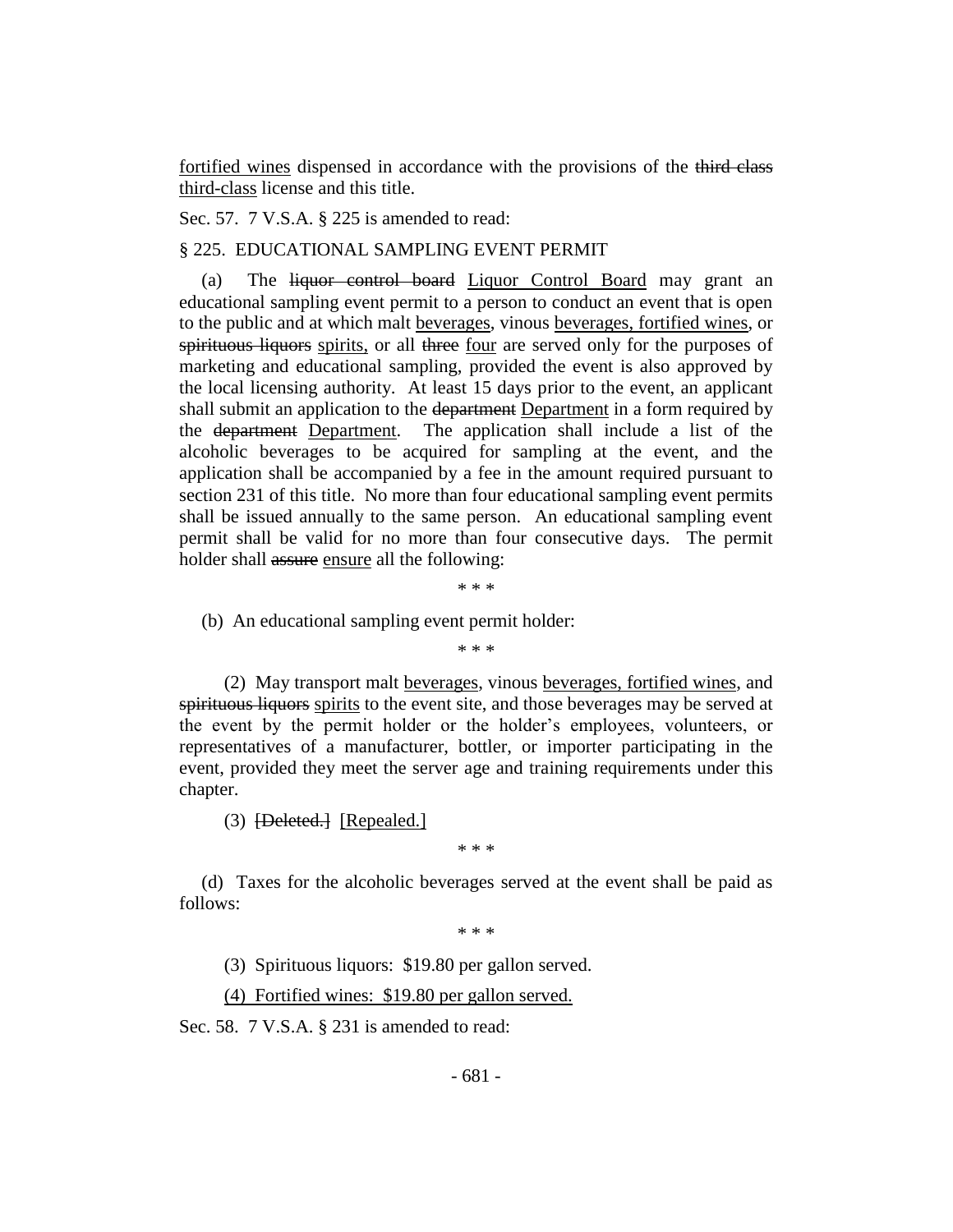#### § 231. FEES FOR LICENSES AND PERMITS; DISPOSITION OF FEES

(a) The following fees shall be paid:

\* \* \*

(23) For a fortified wine permit, \$100.00.

\* \* \*

Sec. 59. 7 V.S.A. § 422 is amended to read:

#### § 422. TAX ON SPIRITUOUS LIQUOR

(a) A tax is assessed on the gross revenue on from the retail sale of spirituous liquor spirits and fortified wines in the State of Vermont, including fortified wine, sold by the Liquor Control Board, or sold by the retail sale of spirits and fortified wines in Vermont by a manufacturer or rectifier of spirituous liquor spirits or fortified wines, in accordance with the provisions of this title. The tax shall be at the following rates based on the gross revenue of the retail sales by the seller in the current year:

(1) if the gross revenue of the seller is \$500,000.00 or lower, the rate of tax is five percent;

(2) if the gross revenue of the seller is between \$500,000.00 and \$750,000.00, the rate of tax is \$25,000.00 plus 10 percent of the gross revenues over \$500,000.00;

(3) if the gross revenue of the seller is  $\omega$  are \$750,000.00 or more, the rate of tax is 25 percent.

\* \* \*

#### Sec. 60. STATUTORY REVISION

The Legislative Council, in its statutory revision capacity pursuant to 2 V.S.A. § 424, is authorized to correct instances of the words "spirituous liquors" and "spirits" appearing in Title 7 of the Vermont Statutes Annotated to "spirits and fortified wines" as necessary to implement the intent of the revisions to 7 V.S.A. § 2 in this act.

\* \* \*

#### Sec. 61. STUDY; REPORT

(a) On or before January 15, 2018, the Commissioner of Liquor Control, in consultation with the holders of second-class licenses and fortified wine permits, shall evaluate whether the number of fortified wine permits issued pursuant to 7 V.S.A. § 222 is sufficient, and how the issuance of fortified wine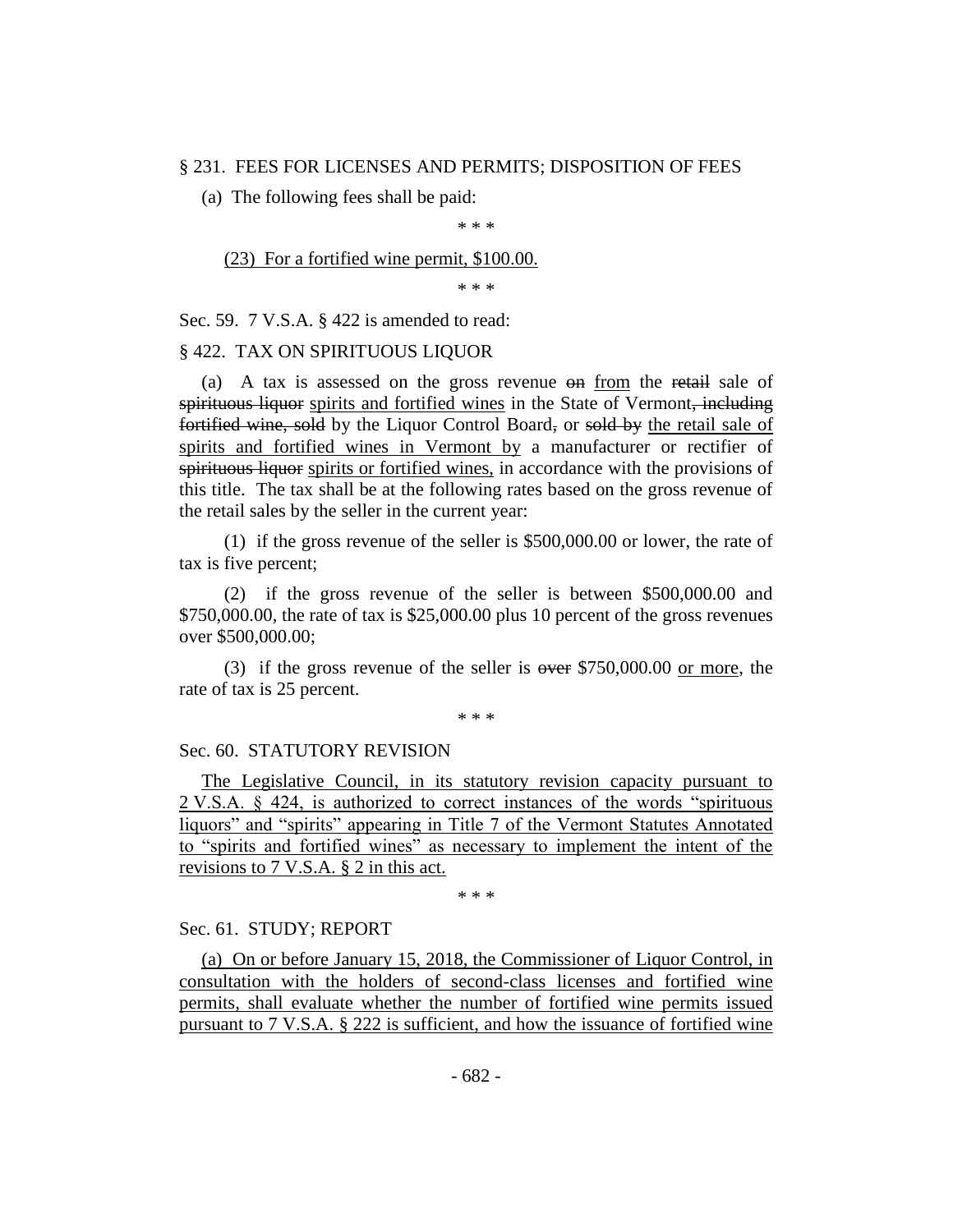permits has affected the sales of fortified wines in Vermont and the variety of fortified wines available to Vermont consumers.

(b) The Commissioner of Liquor Control shall report to the House Committee on General, Housing and Military Affairs and the Senate Committee on Economic Development, Housing and General Affairs regarding his or her findings on or before January 15, 2018. The Commissioner's report shall include a recommendation regarding the appropriate number of fortified wine permits to be issued pursuant to 7 V.S.A. § 222.

Third: By striking out Sec. 100 (effective dates) in its entirety and inserting in lieu thereof a new Sec. 100 to read as follows:

## Sec. 100. EFFECTIVE DATE

This act shall take effect on July 1, 2015.

And by renumbering the remaining sections and any internal crossreferences to be numerically correct.

(Committee vote: 6-0-1)

#### **Reported favorably with recommendation of amendment by Senator McCormack for the Committee on Appropriations.**

The Committee recommends that the bill be amended by striking out Sec. 40 (tourism and marketing initiative) in its entirety.

(Committee vote: 6-0-1)

#### **Second Reading**

#### **Favorable**

#### **H. 23.**

An act relating to the Uniform Transfers to Minors Act.

**Reported favorably by Senator Benning for the Committee on Judiciary.**

(Committee vote: 5-0-0)

(For House amendments, see House Journal of February 3, 2015, page 104)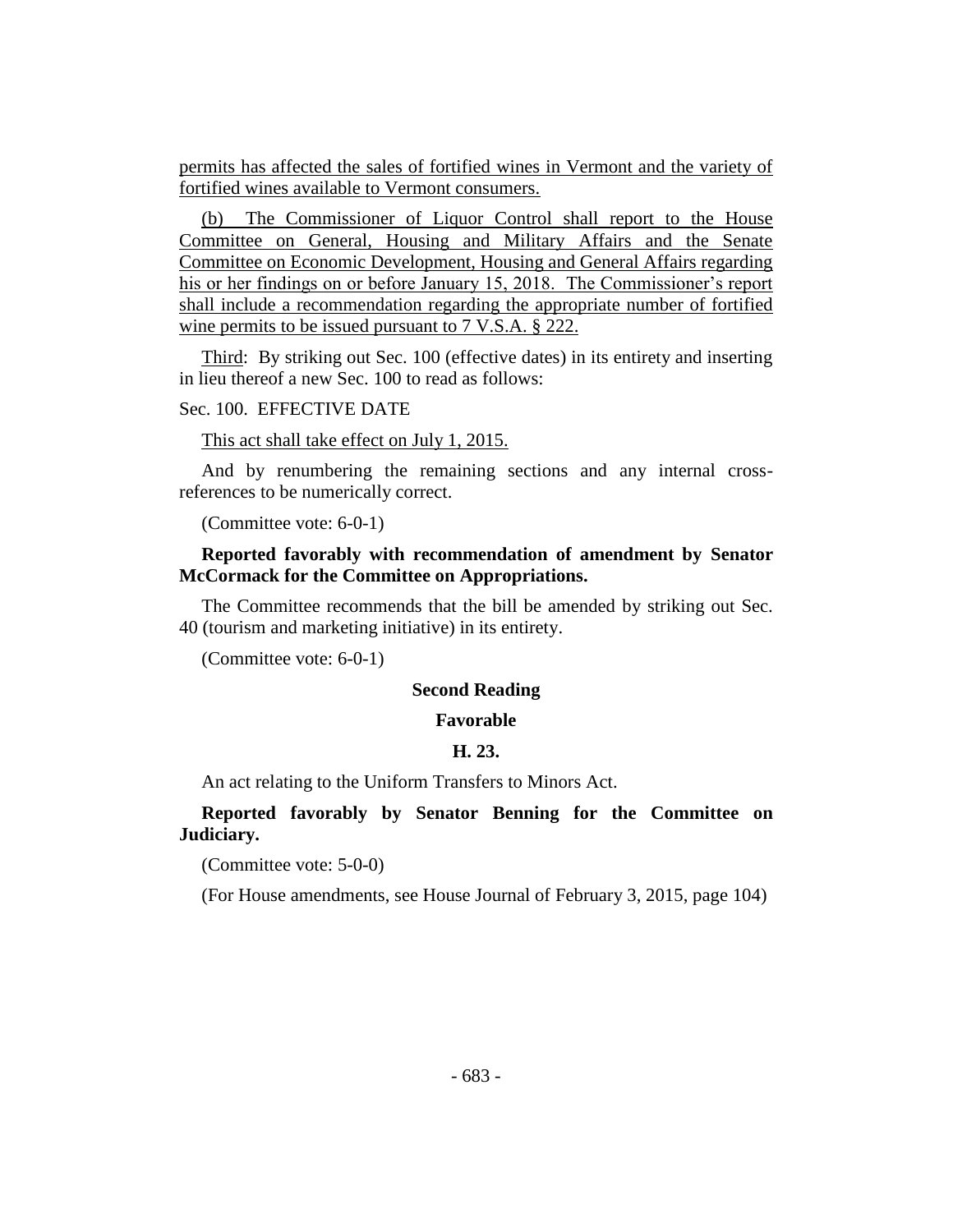#### **House Proposal of Amendment**

#### **S. 98.**

An act relating to captive insurance companies.

The House proposes to the Senate to amend the bill as follows:

First: In Sec. 2, 8 V.S.A. § 6004, subsection (c), after the first sentence, by inserting the following: The Commissioner shall issue a bulletin defining "marketable securities" for the purpose of this subsection.

Second: By adding Sec. 6 to read as follows:

Sec. 6. 8 V.S.A. § 6036(d) is amended to read:

(d) A participant shall insure only its own risks through a sponsored captive insurance company not insure any risks other than its own and the risks of affiliated entities or of controlled unaffiliated entities.

Third: By striking out Sec. 8 in its entirety and by inserting in lieu thereof a new Sec. 8 (to be renumbered as Sec. 9) to read as follows:

Sec. 9. 8 V.S.A. § 6052(g) is added to read:

(g) This subsection establishes governance standards for a risk retention group.

(1) As used in this subsection:

(A) "Board of directors" or "board" means the governing body of a risk retention group elected by risk retention group members to establish policy, elect or appoint officers and committees, and make other governing decisions.

(B) "Director" means a natural person designated in the articles of the risk retention group or designated, elected, or appointed by any other manner, name, or title to act as a director.

(C) "Independent director" means a director who does not have a material relationship with the risk retention group. A person that is a direct or indirect owner of or subscriber in the risk retention group  $-$  or is an officer, director, or employee of such an owner and insured, unless some other position of such officer, director, or employee constitutes a "material relationship" – as contemplated under subdivision  $3901(a)(4)(E)(ii)$  of the federal Liability Risk Retention Act, is considered to be "independent." A director has a material relationship with a risk retention group if he or she, or a member of his or her immediate family: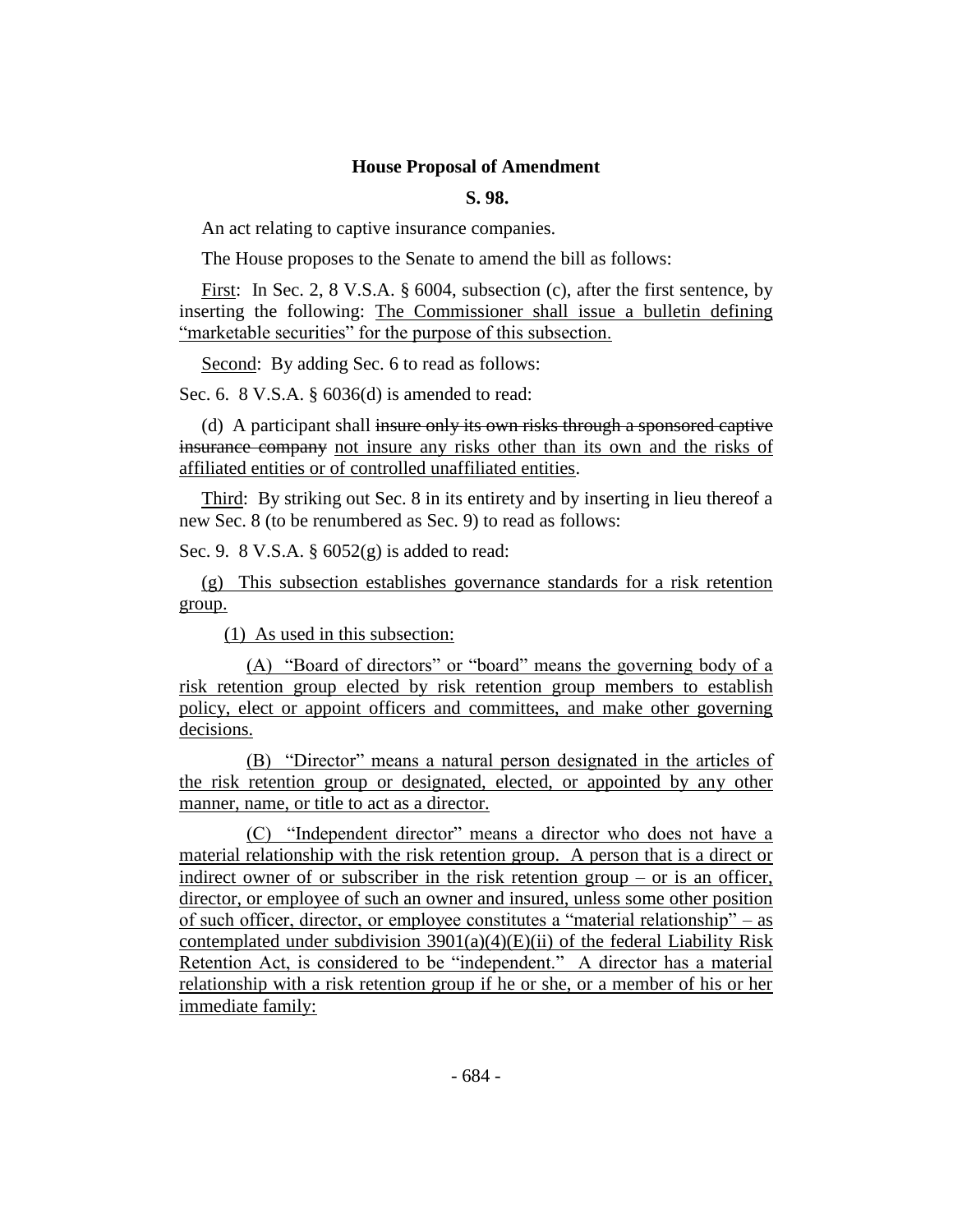(i) In any 12-month period, receives from the risk retention group, or from a consultant or service provider to the risk retention group, compensation or other item of value in an amount equal to or greater than five percent of the risk retention group's gross written premium or two percent of the risk retention group's surplus, as measured at the end of any fiscal quarter falling in such 12-month period, whichever is greater. This provision also applies to compensation or items of value received by any business with which the director is affiliated. Such material relationship shall continue for one year after the item of value is received or the compensation ceases or falls below the threshold established in this subdivision, as applicable.

(ii) Has a relationship with an auditor as follows: Is affiliated with or employed in a professional capacity by a current or former internal or external auditor of the risk retention group. Such material relationship shall continue for one year after the affiliation or employment ends.

(iii) Has a relationship with a related entity as follows: Is employed as an executive officer of another company whose board of directors includes executive officers of the risk retention group, unless a majority of the membership of such other company's board of directors is the same as the membership of the board of directors of the risk retention group. Such material relationship shall continue until the employment or service ends.

(D) "Material service provider" includes a captive manager, auditor, accountant, actuary, investment advisor, attorney, managing general underwriter, or other person responsible for underwriting, determination of rates, premium collection, claims adjustment or settlement, or preparation of financial statements, whose aggregate annual contract fees are equal to or greater than five percent of the risk retention group's annual gross written premium or two percent of its surplus, whichever is greater. It does not mean defense counsel retained by a risk retention group, unless his or her annual fees are equal to or greater than five percent of a risk retention group's annual gross premium or two percent of its surplus, whichever is greater.

(2) The board of directors shall determine whether a director is independent; review such determinations annually; and maintain a record of the determinations, which shall be provided to the Commissioner promptly, upon request. The board shall have a majority of independent directors. If the risk retention group is reciprocal, then the attorney-in-fact is required to adhere to the same standards regarding independence as imposed on the risk retention group's board of directors.

(3) The term of any material service provider contract entered into with a risk retention group shall not exceed five years. The contract, or its renewal, requires approval of a majority of the risk retention group's independent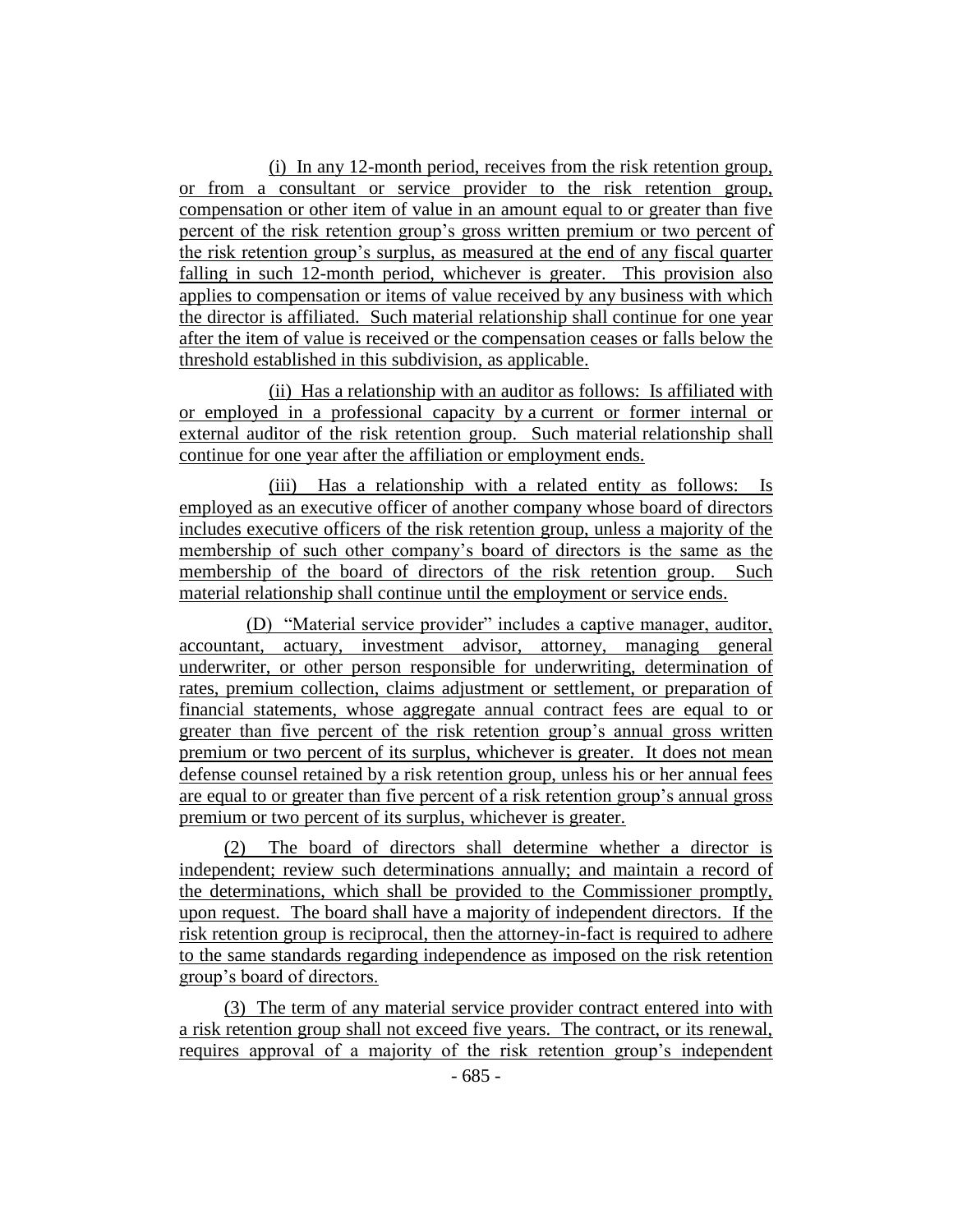directors. The board of directors has the right to terminate a contract at any time for cause after providing adequate notice, as defined in the terms of the contract.

(4) A risk retention group shall not enter into a material service provider contract without the prior written approval of the Commissioner.

(5) A risk retention group's plan of operation shall include written policies approved by its board of directors requiring the board to:

(A) provide evidence of ownership interest to each risk retention group member;

(B) develop governance standards applicable to the risk retention group;

(C) oversee the evaluation of the risk retention group's management, including the performance of its captive manager, managing general underwriter, or other person or persons responsible for underwriting, rate determination, premium collection, claims adjustment and settlement, or preparation of financial statements;

(D) review and approve the amount to be paid under a material service provider contract; and

(E) at least annually, review and approve:

(i) the risk retention group's goals and objectives relevant to the compensation of officers and service providers;

(ii) the performance of officers and service providers as measured against the risk retention group's goals and objectives;

(iii) the continued engagement of officers and material service providers.

(6) A risk retention group shall have an audit committee composed of at least three independent board members. A nonindependent board member may participate in the committee's activities, if invited to do so by the audit committee, but he or she shall not serve as a committee member. The Commissioner may waive the requirement of an audit committee if the risk retention group demonstrates to the Commissioner's satisfaction that having such committee is impracticable and the board of directors is able to perform sufficiently the committee's responsibilities. The audit committee shall have a written charter defining its responsibilities, which shall include:

(A) assisting board oversight of the integrity of financial statements, compliance with legal and regulatory requirements, and qualifications, independence, and performance of the independent auditor or actuary;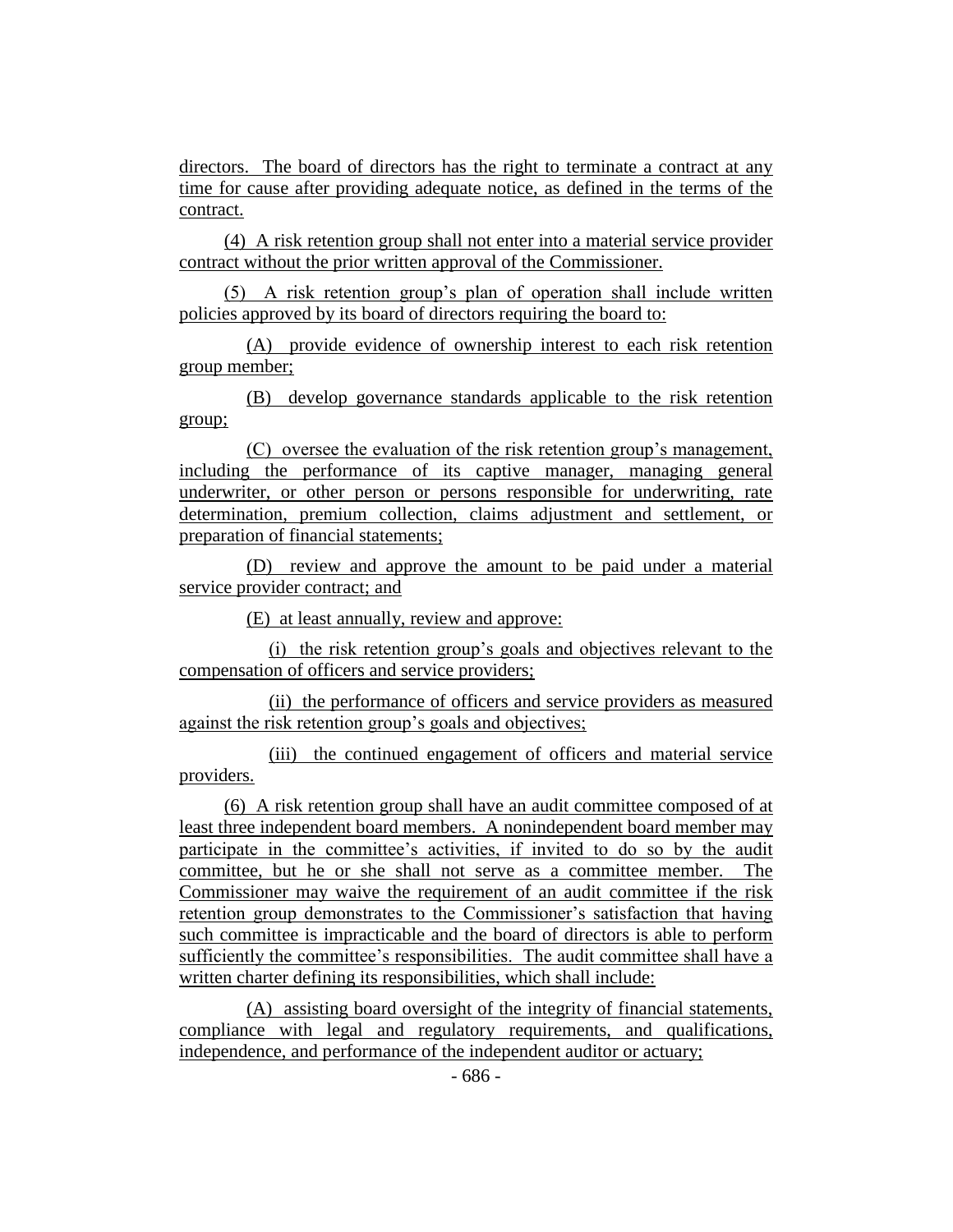(B) reviewing annual and quarterly audited financial statements with management;

(C) reviewing annual audited financial statements with its independent auditor and, if it deems advisable, the risk retention group's quarterly financial statements as well;

(D) reviewing risk assessment and risk management policies;

(E) meeting with management, either directly or through a designated representative of the committee;

(F) meeting with independent auditors, either directly or through a designated representative of the committee;

(G) reviewing with the independent auditor any audit problems and management's response;

(H) establishing clear hiring policies applicable to the hiring of employees or former employees of the independent auditor by the risk retention group;

(I) requiring the independent auditor to rotate the lead audit partner having primary responsibility for the risk retention group's audit, as well as the audit partner responsible for reviewing that audit, so that neither individual performs audit services for the risk retention group for more than five consecutive fiscal years; and

(J) reporting regularly to the board of directors.

(7) The board of directors shall adopt governance standards, which shall be available to risk retention group members through electronic or other means, and provided to risk retention group members, upon request. The governance standards shall include:

(A) a process by which risk retention group members elect directors.

(B) director qualifications, responsibilities, and compensation;

(C) director orientation and continuing education requirements;

(D) a process allowing the board access to management and, as necessary and appropriate, independent advisors;

(E) policies and procedures for management succession; and

(F) policies and procedures providing for an annual performance evaluation of the board.

(8) The board of directors shall adopt a code of business conduct and ethics applicable to directors, officers, and employees of the risk retention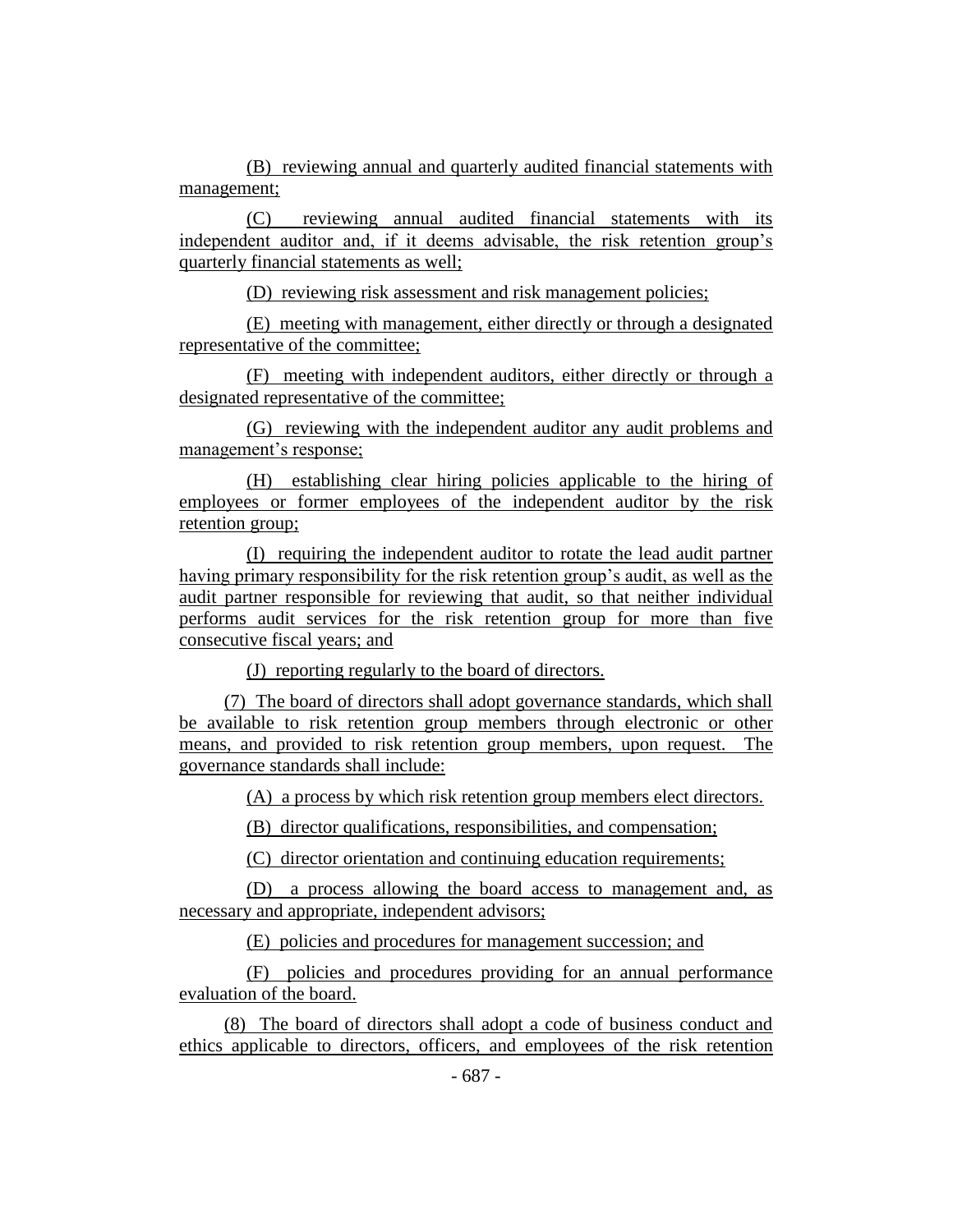group and criteria for waivers of code provisions, which shall be available to risk retention group members through electronic or other means, and provided to risk retention group members, upon request. Provisions of the code shall address:

(A) conflicts of interest;

(B) matters covered under the Vermont corporate opportunities doctrine;

(C) confidentiality;

(D) fair dealing;

(E) protection and proper use of risk retention group assets;

(F) standards for complying with applicable laws, rules, and regulations; and

(G) mandatory reporting of illegal or unethical behavior affecting operation of the risk retention group.

(9) The president or chief executive officer of a risk retention group shall promptly notify the Commissioner in writing of any known material noncompliance with the governance standards established in this subsection.

Fourth: By striking out Sec. 9 (effective date) in its entirety and by inserting in lieu thereof a new Sec. 9 (renumbered as Sec. 10) to read as follows:

Sec. 10. EFFECTIVE DATE; APPLICATION

This act shall take effect on passage. Sec. 9 (governance standards applicable to risk retention groups) shall apply to risk retention groups first licensed on or after the effective date of this act, and shall apply to all other risk retention groups one year after the effective date of this act.

And by renumbering the remaining sections to be numerically correct.

And that after passage the title of the bill be amended to read:

An act relating to captive insurance companies and risk retention groups.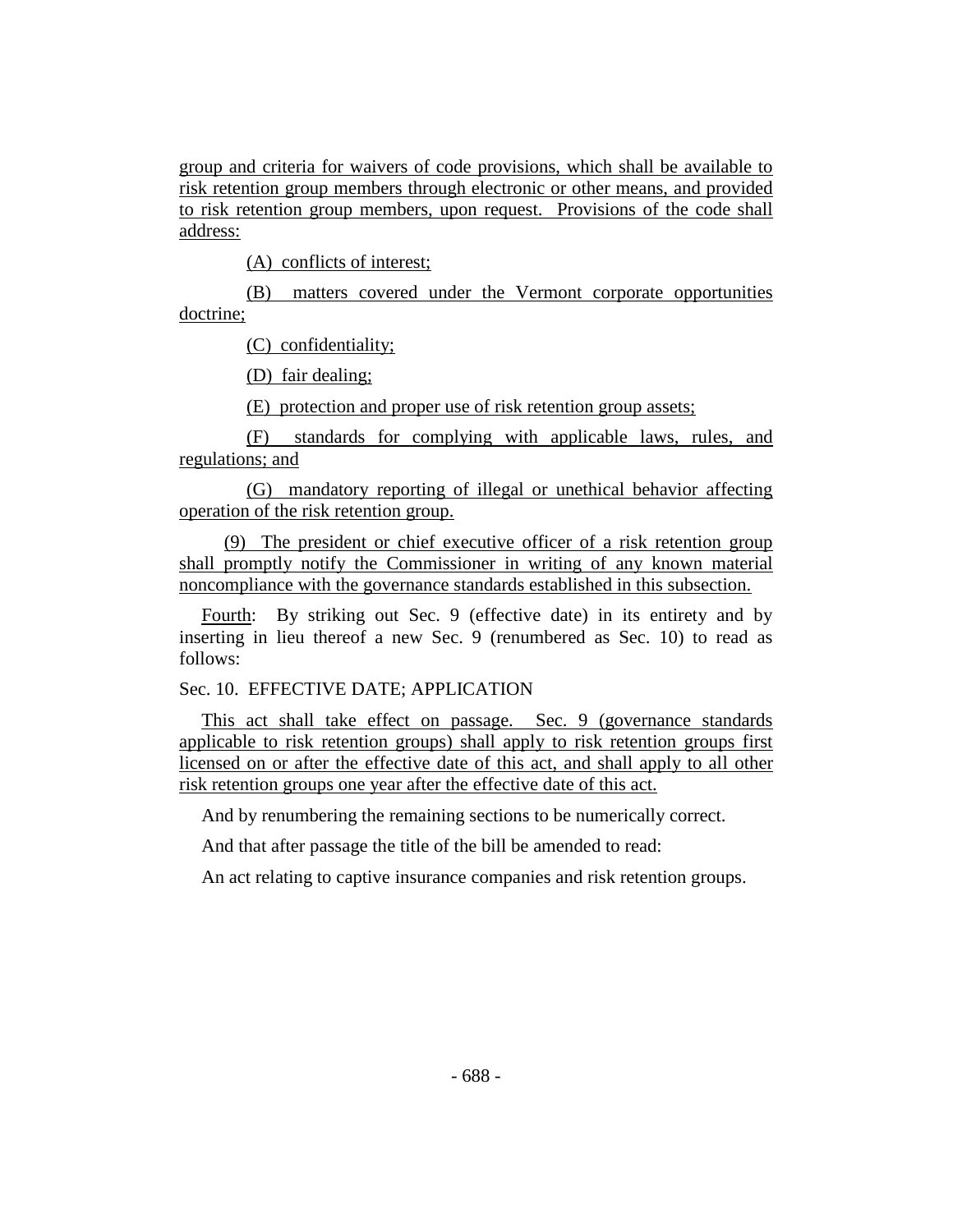#### **ORDERED TO LIE**

#### **S. 137.**

An act relating to penalties for selling and dispensing marijuana.

#### **PENDING ACTION:** Committee Bill for Second Reading

#### **S. 139.**

An act relating to pharmacy benefit managers, hospital observation status, and chemicals of high concern to children.

**PENDING ACTION:** Committee Bill for Second Reading

#### **CONCURRENT RESOLUTIONS FOR ACTION**

**H.C.R. 89-98** (For text of Resolutions, see Addendum to House Calendar for April 2, 2015)

#### **CONFIRMATIONS**

The following appointments will be considered by the Senate, as a group, under suspension of the Rules, as moved by the President *pro tempore,* for confirmation together and without debate, by consent thereby given by the Senate. However, upon request of any senator, any appointment may be singled out and acted upon separately by the Senate, with consideration given to the report of the Committee to which the appointment was referred, and with full debate; and further, all appointments for the positions of Secretaries of Agencies, Commissioners of Departments, Judges, Magistrates, and members of the Public Service Board shall be fully and separately acted upon.

Robert Ide of Peacham – Commissioner, Department of Motor Vehicles – By Sen. Kitchel for the Committee on Transportation. (3/12/15)

Sue Minter of Waterbury Center – Secretary, Agency of Transportation – By Sen. Westman for the Committee on Transportation. (3/13/15)

Patricia Moulton of Montpelier – Secretary, Agency of Commerce and Community Development – By Sen. Balint for the Committee on Econ. Dev., Housing and General Affairs. (3/24/15)

Noelle MacKay of Shelburne – Commissioner, Department of Housing and Community Development – By Sen. Balint for the Committee on Econ. Dev., Housing and General Affairs. (3/24/15)

Annie Noonan of Montpelier – Commissioner, Department of Labor - By Sen. Cummings for the Committee on Econ. Dev., Housing and General Affairs. (3/24/15)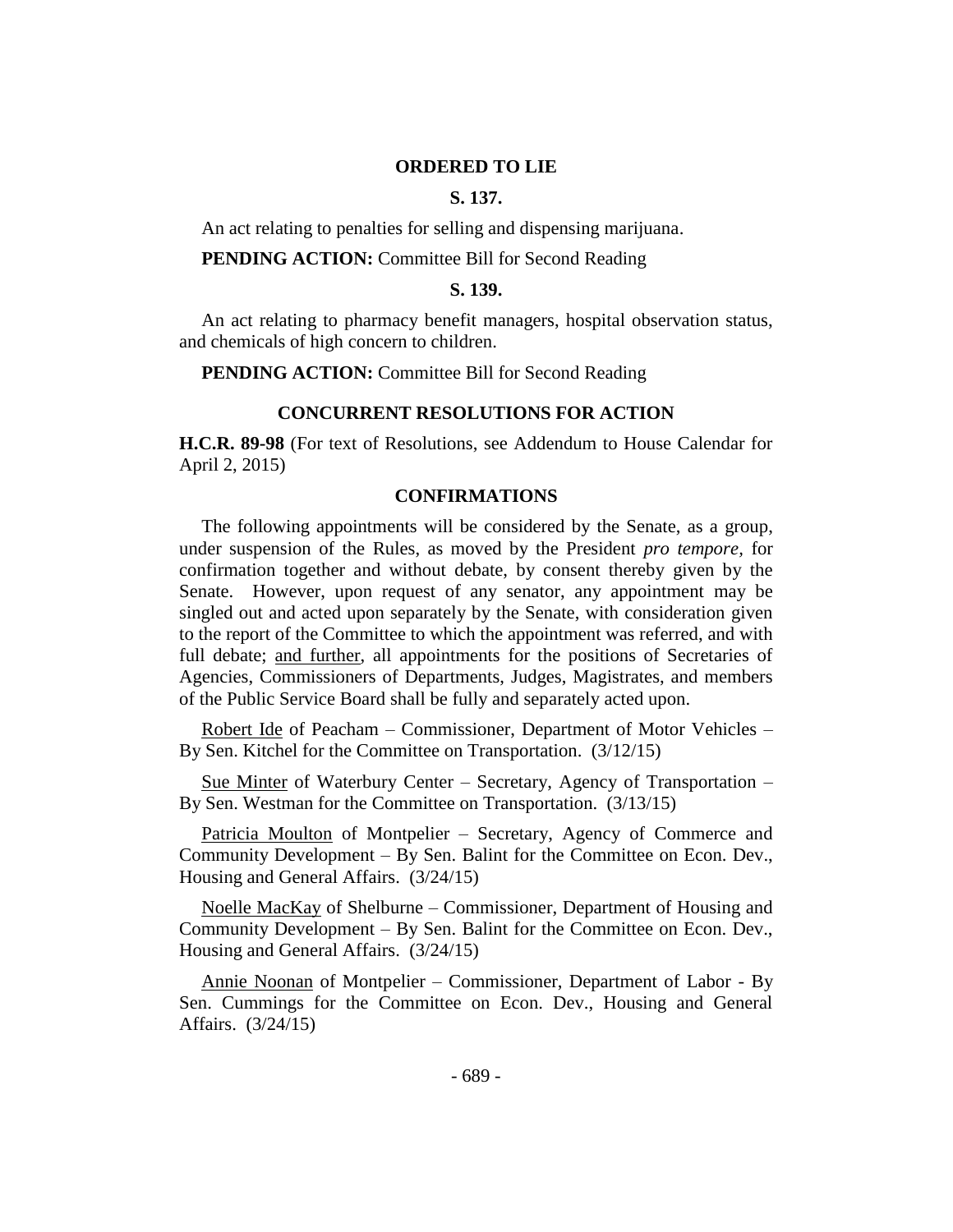Megan Smith of Mendon – Commissioner, Department of Tourism and Marketing – By Sen. Mullin for the Committee on Econ. Dev., Housing and General Affairs. (3/24/15)

Andrew Pallito of Jericho – Commissioner, Department of Corrections – By Sen. Mazza for the Committee on Institutions. (3/24/15)

Michael Obuchowski of Montpelier – Commissioner, Department of Buildings and General Services – By Sen. Balint for the Committee on Institutions. (3/24/15)

Maribeth Spellman of Richmond – Commissioner, Department of Human Resources – By Sen. Collamore for the Committee on Government Operations. (3/24/15)

Rebecca Holcombe of Norwich – Secretary of Education – By Sen. Cummings for the Committee on Education. (3/24/15)

Harry Chen, M.D. of Burlington – Commissioner of Health – By Sen. McCormack for the Committee on Health and Welfare. (3/25/15)

Steven Costantino of Providence, RI – Commissioner of the Department of Health Access – By Sen. Pollina for the Committee on Health and Welfare. (3/25/15)

Kenneth Schatz of Burlington – Commissioner, Department for Children and Families – By Sen. Pollina for the Committee on Health and Welfare. (3/25/15)

Susan Wehry of Burlington – Commissioner, Department of Disabilities, Aging and Independent Living – By Sen. Lyons for the Committee on Health and Welfare. (3/25/15)

Paul Dupre of Barre – Commissioner, Department of Mental Health – By Sen. Lyons for the Committee on Health and Welfare. (3/25/15)

James Reardon of Essex Junction – Commissioner, Department of Finance and Management – By Sen. Collamore for the Committee on Government Operations. (3/27/15)

Justin Johnson of Barre – Secretary, Agency of Administration – By Sen. Pollina for the Committee on Government Operations. (3/31/15)